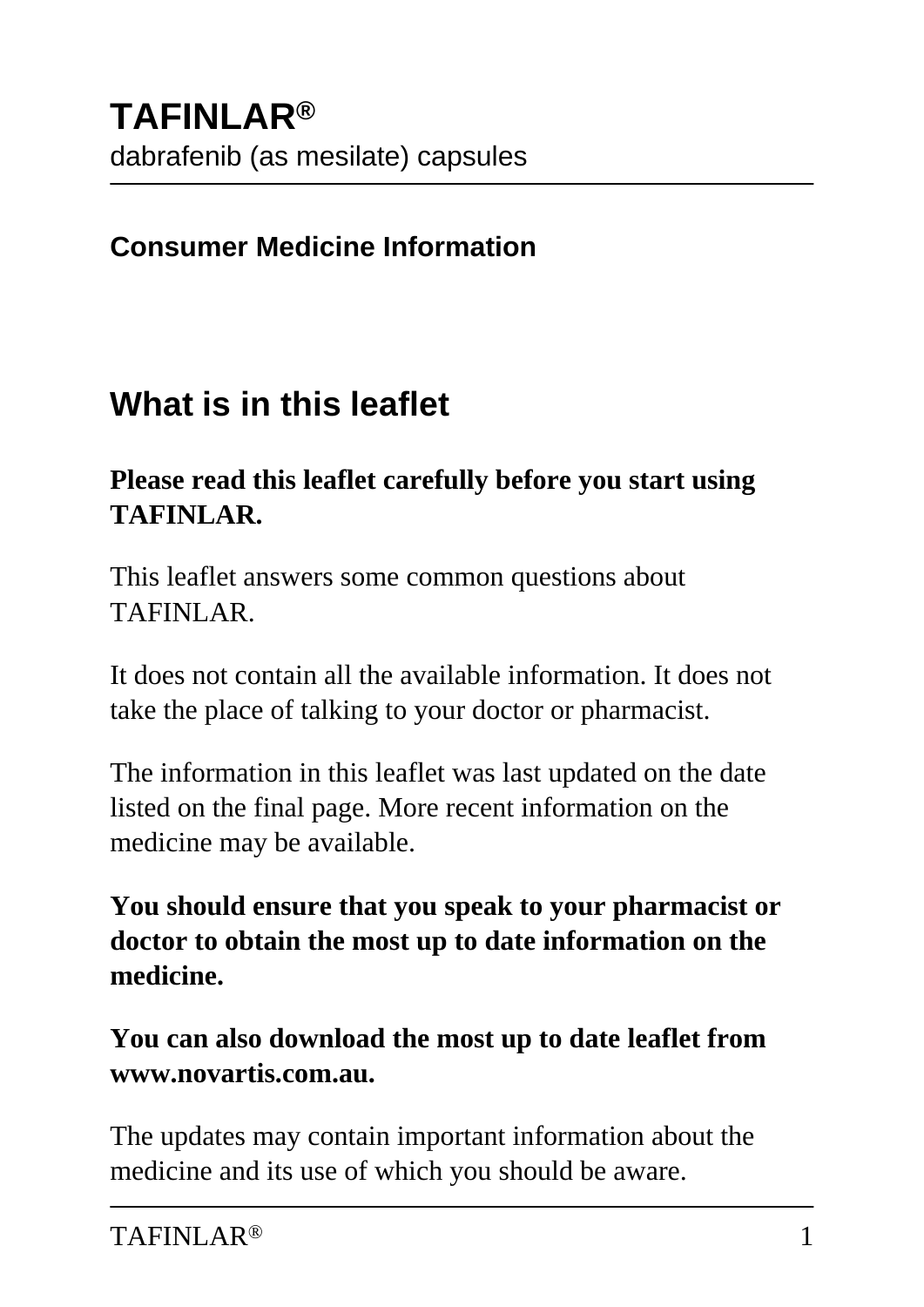All medicines have risks and benefits. Your doctor has weighed the risks of you taking TAFINLAR against the benefits they expect it will have for you.

### **If you have any concerns about taking this medicine, ask your doctor or pharmacist.**

### **Keep this leaflet with the medicine.**

You may need to read it again.

## **What TAFINLAR is used for**

TAFINLAR capsules contain the active ingredient dabrafenib. TAFINLAR belongs to a group of medicines called "selective BRAF-inhibitors".

TAFINLAR can be used by itself or in combination with another medicine called MEKINIST.

### **If you are taking these medicines together, please read the MEKINIST Consumer Medicine Information as well as this one carefully.**

TAFINLAR is used to:

- Treat types of:
	- skin cancers called melanoma
	- thyroid cancers called anaplastic thyroid cancer (ATC)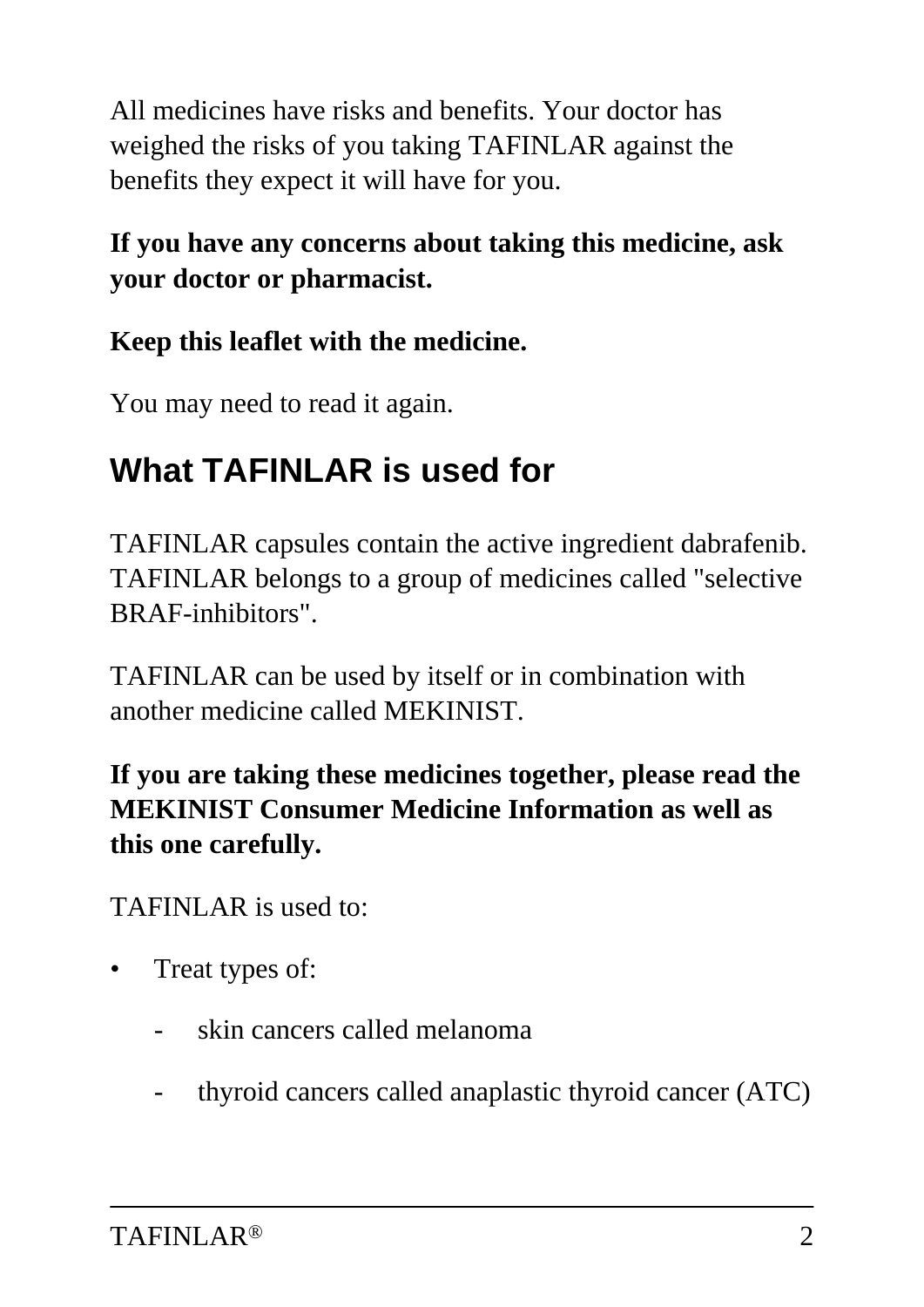lung cancers called non-small cell lung cancer (NSCLC)

that have spread to other parts of the body.

• Prevent melanoma from coming back after the melanoma has been removed by surgery.

All of these cancers have changes (mutation) in a gene called "BRAF" that may have caused your cancer to develop. TAFINLAR targets proteins made by the mutated BRAF gene and slows down or stops the development of your cancer.

### **Ask your doctor, pharmacist, healthcare provider, or nurse if you have any questions about how TAFINLAR works or why this medicine has been prescribed for you.**

Your doctor may have prescribed it for another reason.

TAFINLAR should not be used in children and adolescents under the age of 18 years because it is not known whether it is safe and effective in this younger group of patients.

This medicine is available only with a doctor's prescription.

It is not addictive.

## **Before you take TAFINLAR**

Before you take TAFINLAR, your doctor will take tumour tissue samples to check whether TAFINLAR is suitable for you.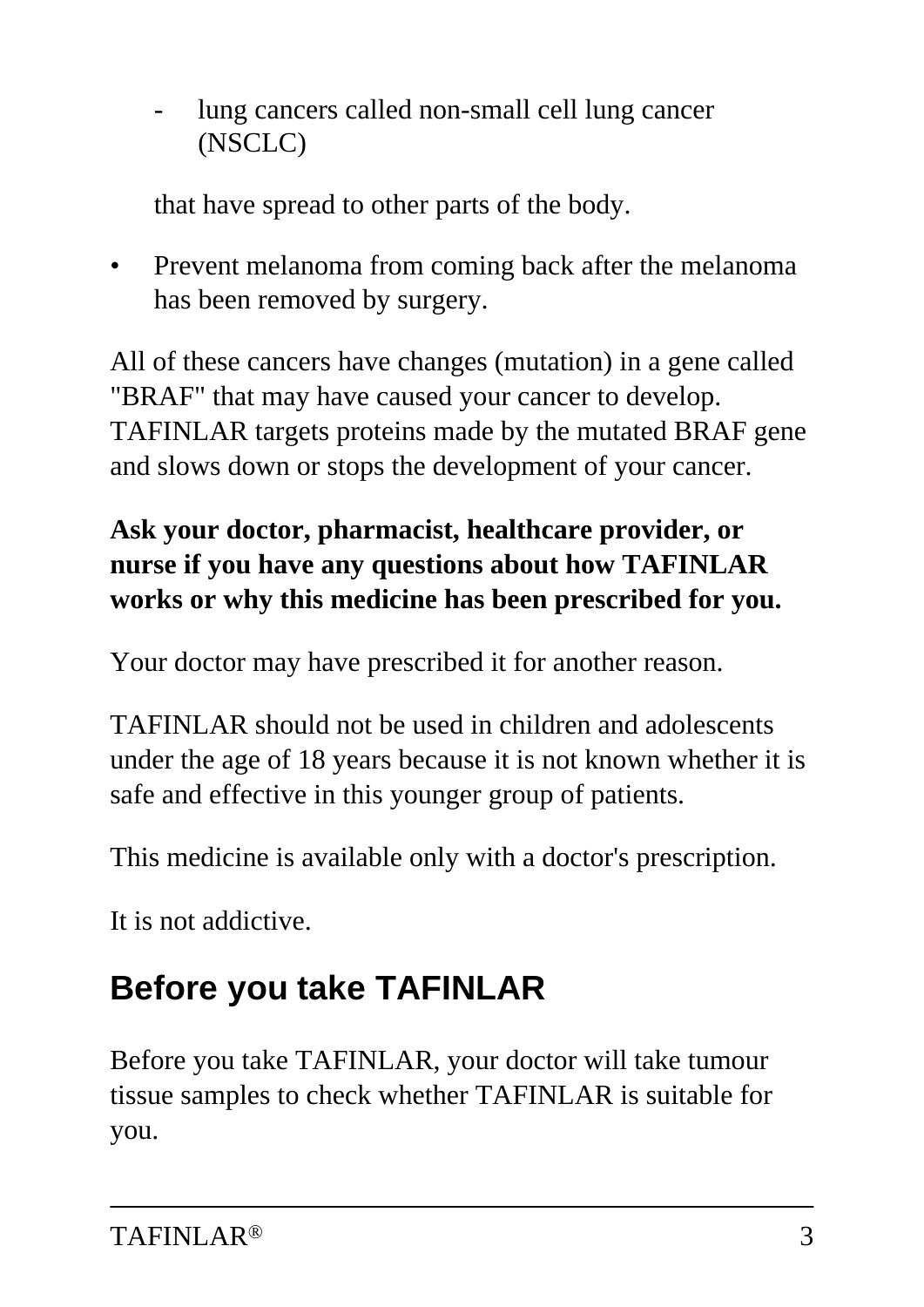## **When you must not take it**

### **Do not take TAFINLAR if:**

- You are pregnant (see Pregnancy), or
- You have an allergy to:
- Dabrafenib mesilate (active ingredient), or any of the ingredients listed at the end of this leaflet.

 Some of the symptoms of an allergic reaction may include:

- Shortness of breath
- Wheezing or difficulty breathing
- Swelling of the face, lips, tongue or other parts of the body
- Rash, itching or hives on the skin.
- It is after the expiry date printed on the pack

The expiry date refers to the last day of that month.

The packaging is torn or shows signs of tampering.

#### **If it has expired or is damaged, return it to your pharmacist for disposal.**

**If you are not sure whether you should start taking this medicine, talk to your doctor.**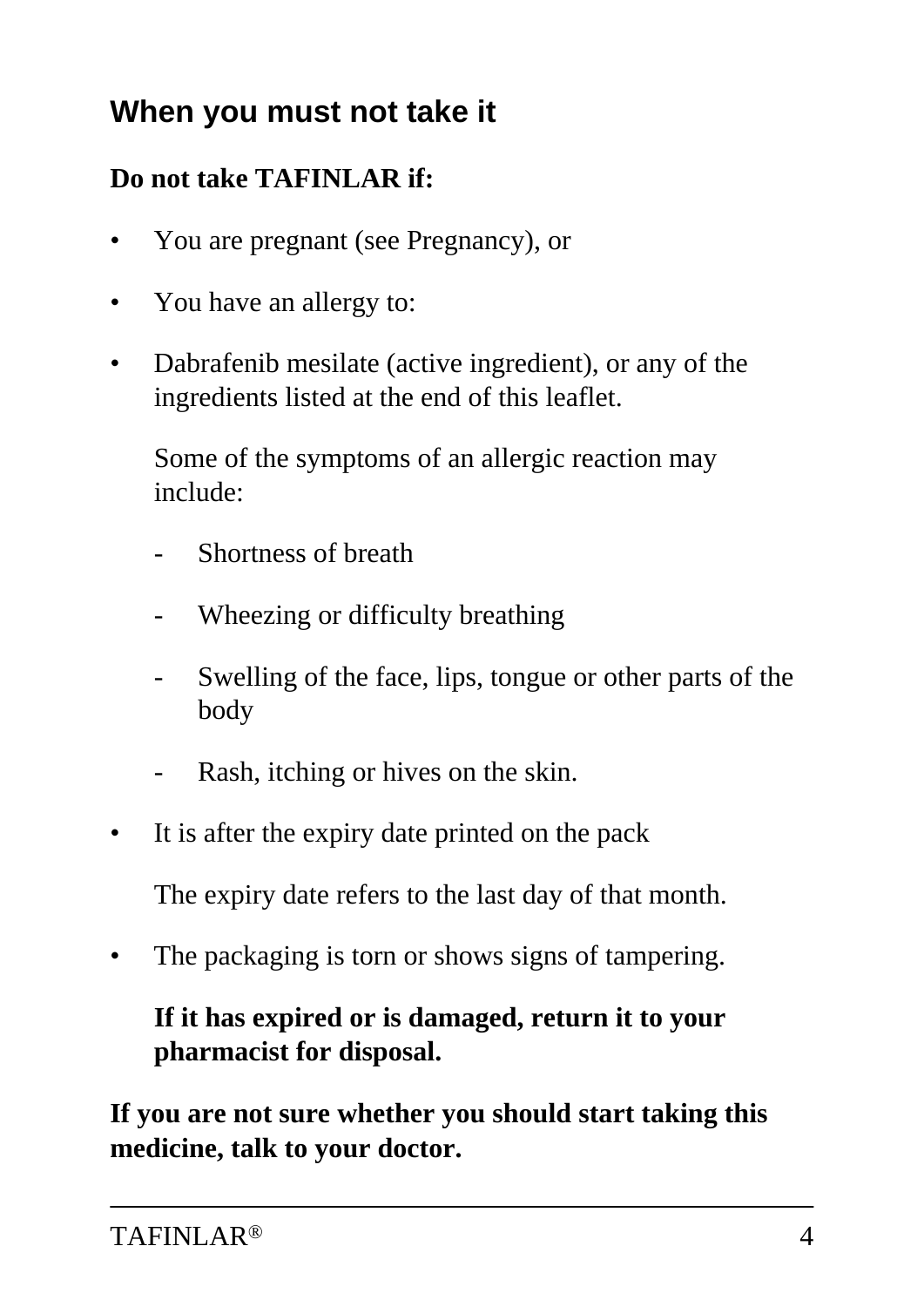## **Before you start to take it**

**If you are pregnant or breast-feeding, think you may become pregnant or are planning to have a baby, ask your doctor, pharmacist, or health care provider for advice before taking this medicine. Also, please read the section "Pregnancy" in this leaflet.**

Your doctor will discuss with you the potential risk(s) of taking TAFINLAR during pregnancy or breast-feeding.

**If you do become pregnant while you are taking TAFINLAR, tell your doctor immediately.**

**Tell your doctor, healthcare provider, pharmacist, or nurse if you have allergies to any other medicines, foods, preservatives or dyes.**

They will want to know if you are prone to allergies.

#### **Tell them if you have or have had any of the following medical conditions:**

**• Liver problems**

 Your doctor may take blood samples to monitor your liver function while you are taking TAFINLAR.

### **• Kidney problems**

Either now or in the past

**• Diabetes or high levels of sugar in your blood**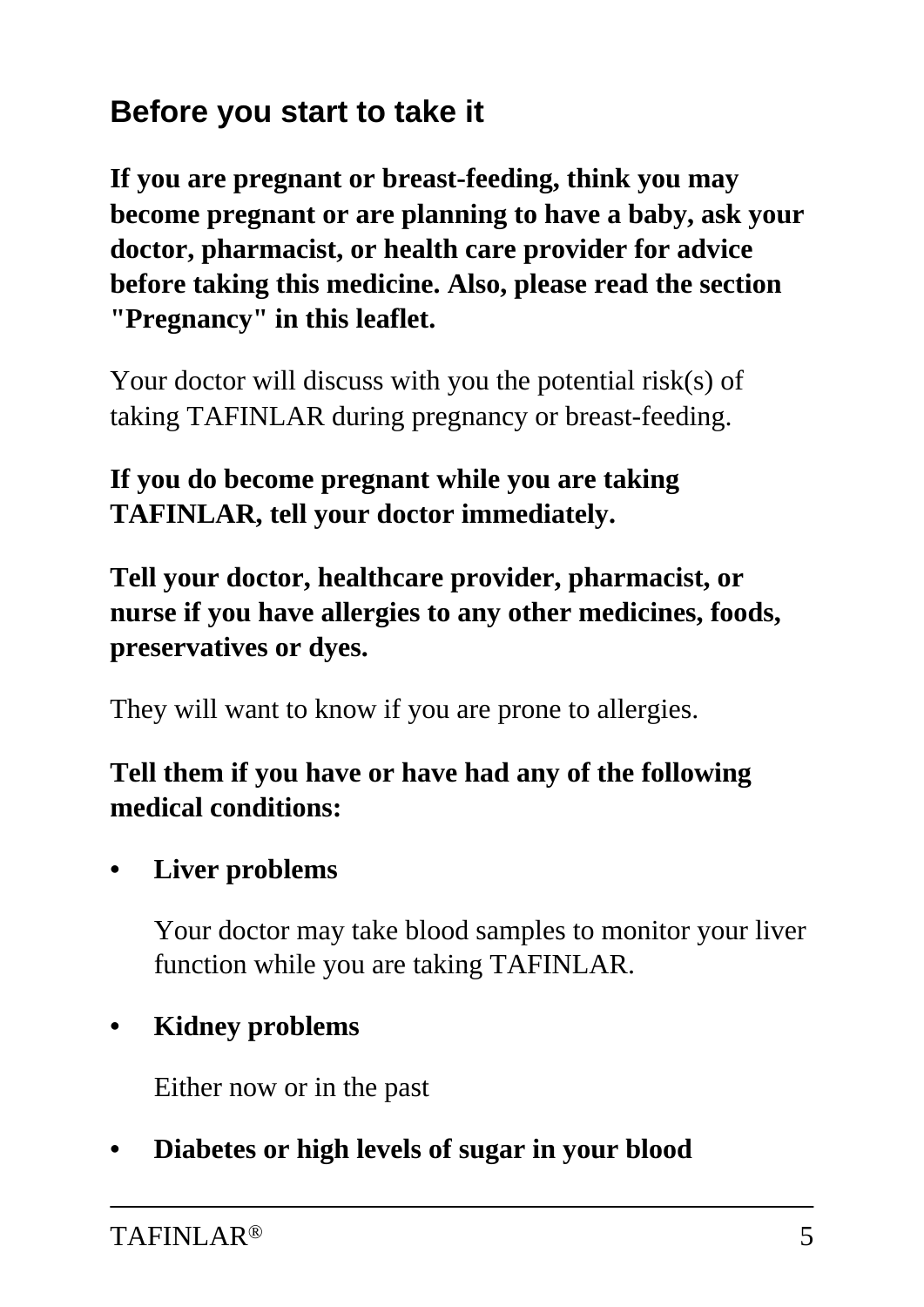## **If you are taking the combination of TAFINLAR and MEKINIST**

**Tell your doctor or healthcare provider if you have:**

### **• Heart problems**

 Such as heart failure or problems with the way your heart beats

#### **• Eye problems**

Including:

- Blockage of the vein draining the eye (retinal vein occlusion) or
- Swelling in the eye which may be caused by fluid blockage (chorioretinopathy)

### **• Any lung or breathing problems**

 Including difficulty in breathing often accompanied by a dry cough, shortness of breath and fatigue

### **• Any skin problems**

Including:

- Rash or
- Acne-like rash.

**Check with your doctor if you think any of these medical conditions may apply to you.**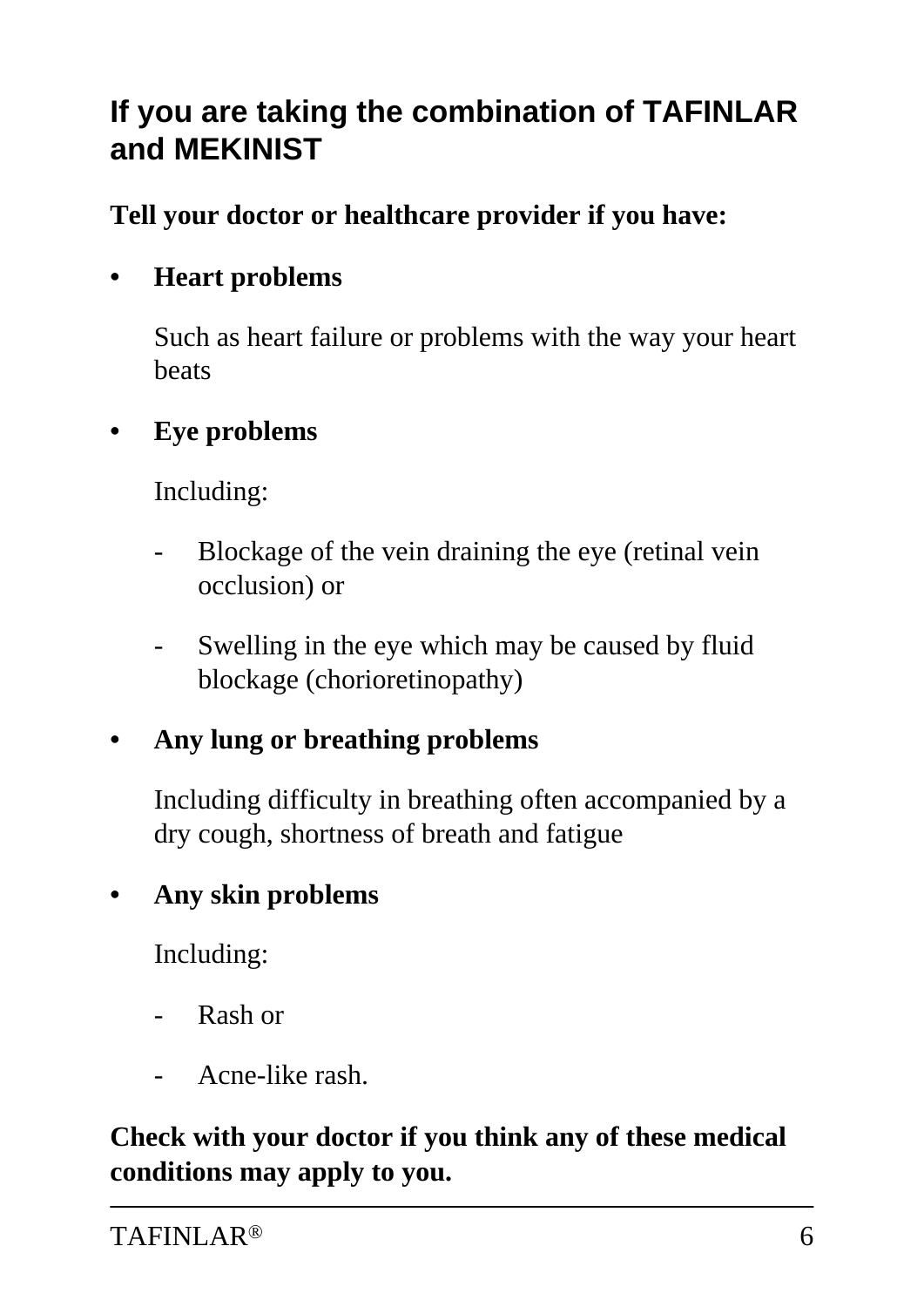**If you are not sure whether you should start taking this medicine, talk to your doctor.**

## **Pregnancy**

### **If you do become pregnant while you are taking TAFINLAR, tell your doctor immediately.**

TAFINLAR can harm your unborn baby.

TAFINLAR alone or in combination with MEKINIST are not recommended during pregnancy.

### **Tell your doctor, healthcare provider, pharmacist, or nurse if you are planning to become pregnant.**

Your doctor can discuss the risks and benefits involved with you.

### **If you are a woman who could become pregnant, you must use effective birth control while you are taking TAFINLAR and for:**

• at least two weeks after you stop taking it

### **OR**

• at least 16 weeks following the last dose of MEKINIST (when taken in combination with TAFINLAR).

Birth control methods containing hormones (such as pills, injections or patches) may not work as well while you are taking TAFINLAR.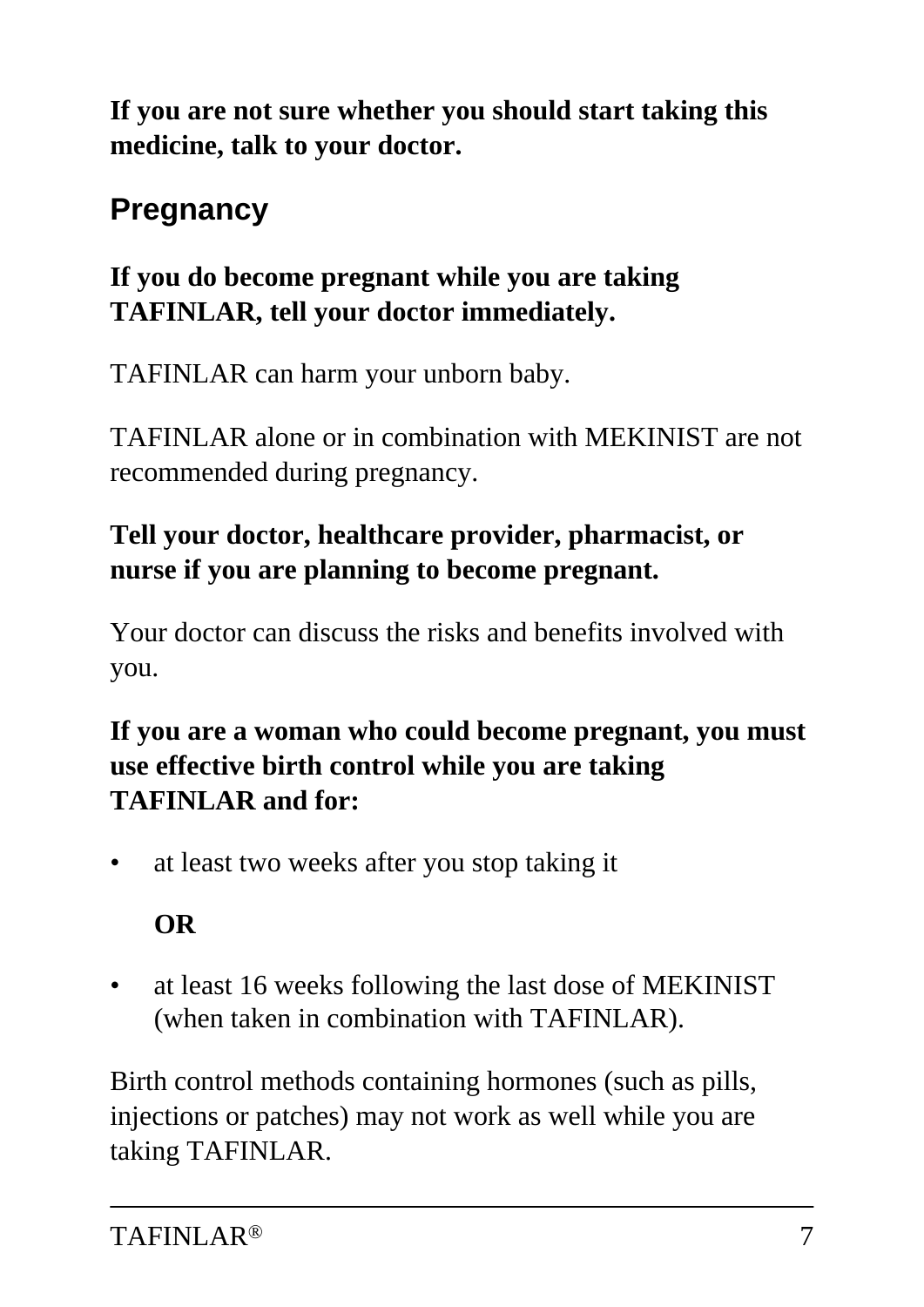**You need to use another effective method of birth control, so you don't become pregnant while you are taking TAFINLAR.**

**Ask your doctor, healthcare provider, pharmacist, or nurse about options for effective birth control or for advice.**

## **Breast-feeding**

**Tell your doctor, pharmacist, or healthcare provider if you are breast feeding or planning to breast feed.**

TAFINLAR is not recommended while breast-feeding.

It is not known whether the ingredients of TAFINLAR can pass into breast milk.

You and your doctor will decide if you will take TAFINLAR or breast feed.

**If you have not told your doctor about any of the above, tell him/her before you start taking TAFINLAR.**

## **If you are a man taking this medicine**

**You may have a reduced sperm count while you are taking it. Your sperm count may not return to normal levels after you stop taking TAFINLAR.**

**Male patients (including those that have had a vasectomy) with female partners who are or may become pregnant, should use condoms during sexual intercourse while on**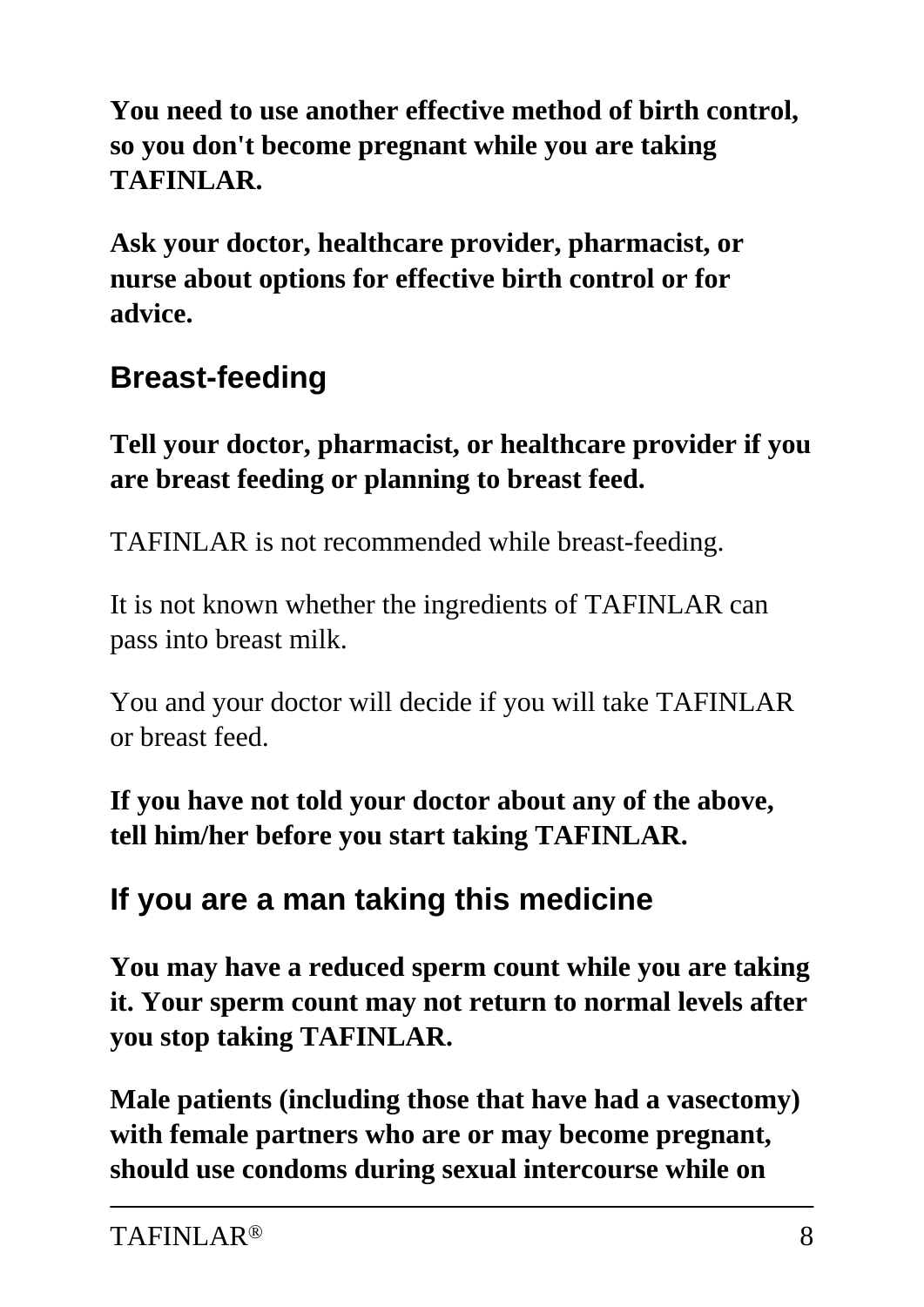**treatment and for at least 2 weeks after stopping TAFINLAR.**

**If taking TAFINLAR in combination with MEKINIST, male patients should use condoms during sexual intercourse while on treatment and for at least 16 weeks after stopping the combination.**

You may have reduced sperm count while you are taking this medicine. Your sperm count may not return to normal levels after you stop taking TAFINLAR.

**If you have any further questions on the effect of this medicine on sperm count, ask your doctor or nurse.**

## **Taking other medicines**

**Tell your doctor, healthcare provider, nurse, or pharmacist if you are taking, have recently taken, or might take any other medicines, including any that you get without a prescription from your pharmacy, supermarket or health food shop.**

Some medicines may affect how TAFINLAR works, or make it more likely that you will have side effects.

TAFINLAR can also affect how some other medicines work. These include:

- Birth control containing hormones such as pills, injections, or patches;
- Warfarin, a medicine used to thin blood and prevent clots;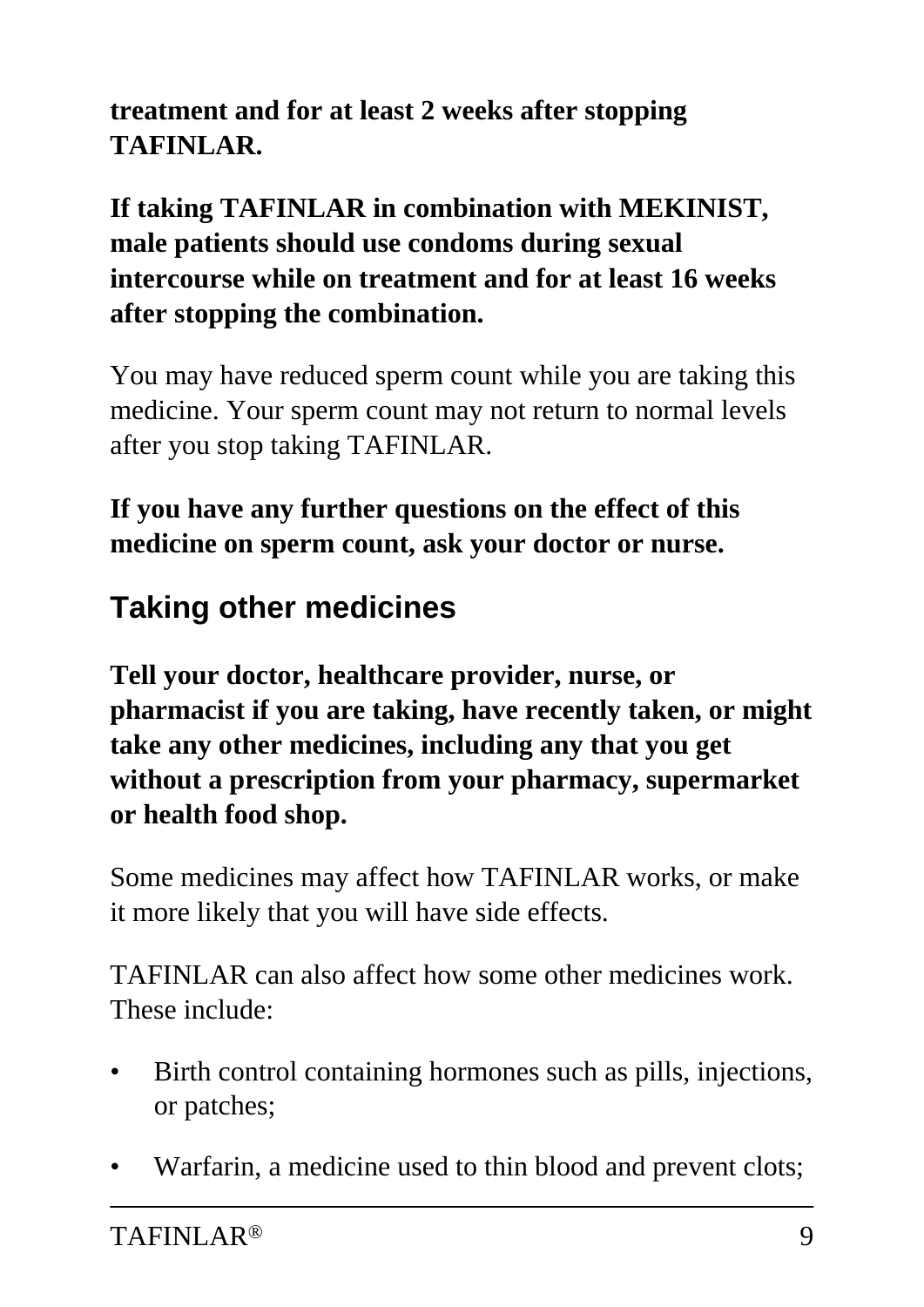- Some medicines used to treat fungal infections, such as ketoconazole, itraconazole, voriconazole, posaconazole;
- Some antibiotic medicines, such as clarithromycin, telithromycin or rifampicin;
- Some medicines that suppress the immune system;
- Some medicines that reduce stomach acid, such as:
	- proton pump inhibitors (e.g. omeprazole, esomeprazole, rabeprazole, pantoprazole, or lansoprazole)
	- H2 agonists or blockers (e.g. ranitidine, cimetidine, famotidine, or nizatidine), or
	- Antacids (e.g. containing aluminium hydroxide, calcium carbonate, magnesium hydroxide, magnesium carbonate, magnesium trisilicate, or sodium bicarbonate)
- Some medicines to lower fats (lipids) in the blood stream, such as gemfibrozil;
- Some anti-inflammatory medicines such as dexamethasone;
- Some medicines to treat HIV, such as ritonavir, saquinavir and atazanavir;
- Some medicines to treat seizures (epilepsy), such as phenytoin, phenobarbital, or carbamazepine;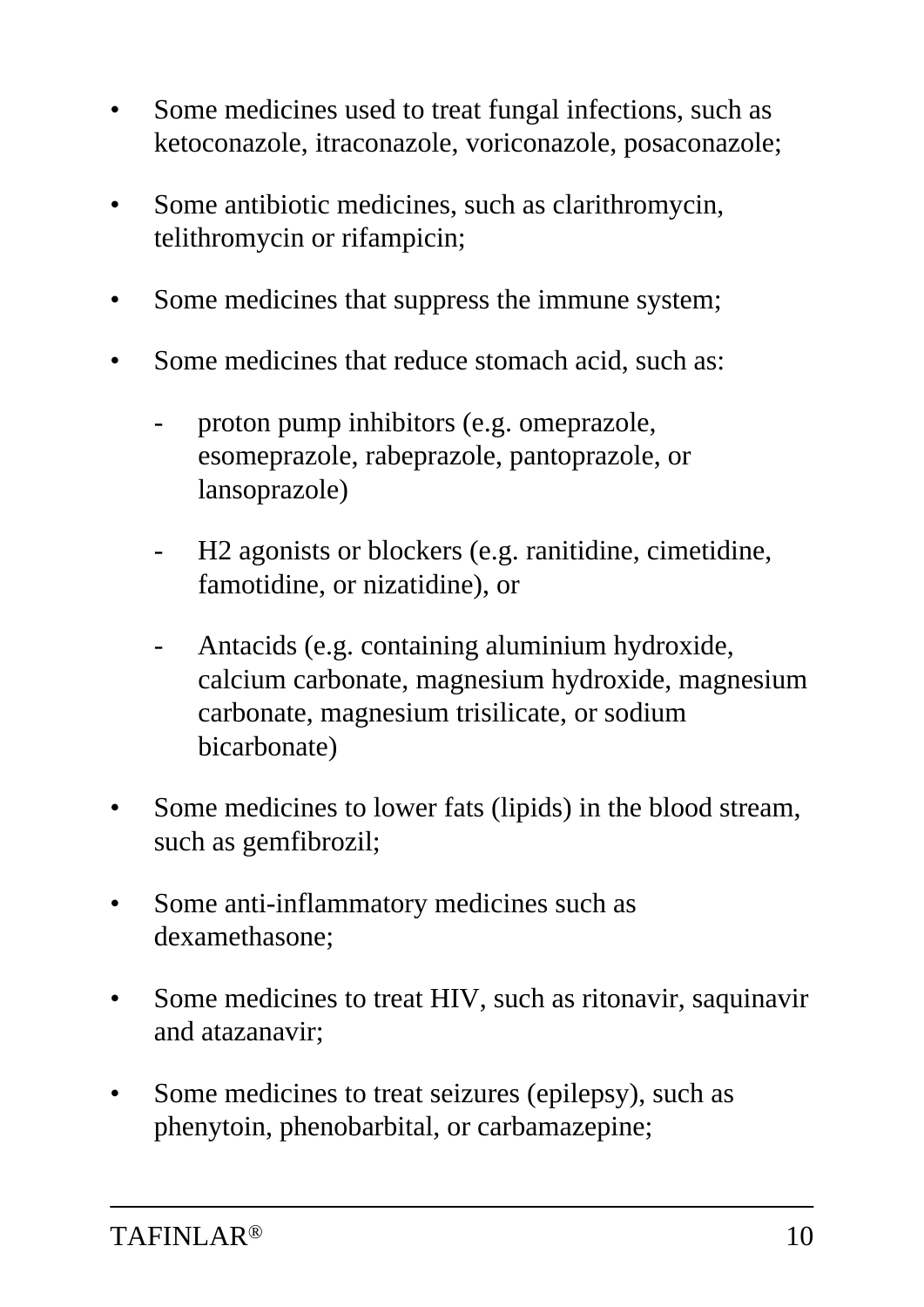- Some anti-depressant medicines such as nefazodone and the herbal medicine St John's wort (Hypericum perforatum)
- Medicines used to treat high levels of cholesterol such as rosuvastatin.

### **Tell your doctor or nurse if you are taking any of these (or if you are not sure).**

Your doctor may decide to adjust your dose.

### **Keep a list of medicines you take, so that you can show it to your doctor or nurse when you get a new medicine.**

Your doctor and pharmacist have more information on medicines to be careful with or avoid while taking this medicine.

## **How to take TAFINLAR**

**Always follow all directions given to you by your doctor, pharmacist, healthcare provider, or nurse carefully.**

They may differ from the information contained in this leaflet.

**If you do not understand the instructions on the bottle, ask your doctor or nurse for help.**

### **How much to take**

The usual total dose of TAFINLAR is 150 mg twice each day.

**You must take 2 TAFINLAR doses each day.**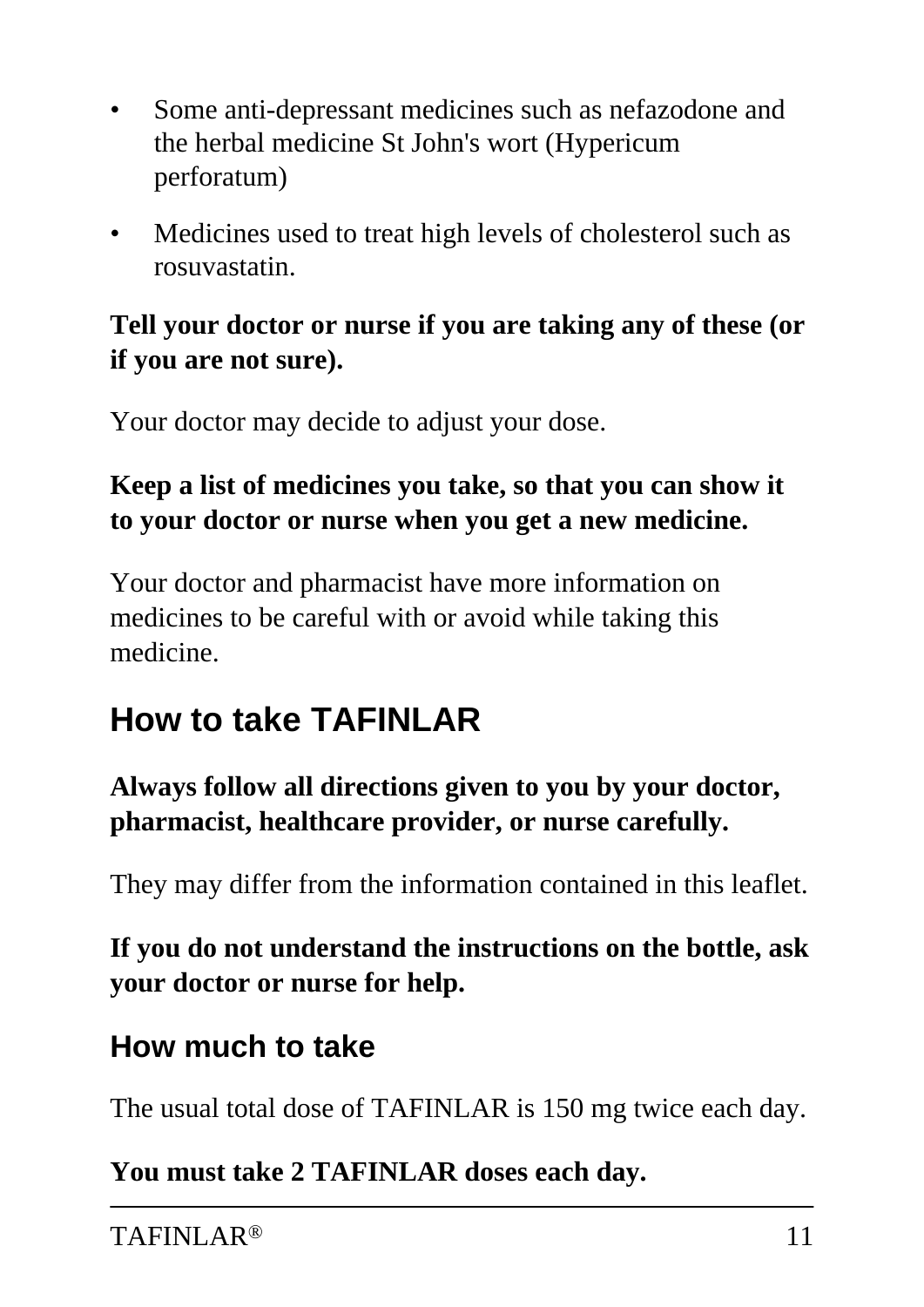### **Take each 150 mg dose on an empty stomach as either:**

• Two 75 mg capsules

 **or**

Three 50 mg capsules.

Depending on how you respond to TAFINLAR, your doctor may prescribe you a lower dose or interrupt temporarily the treatment. If you get side effects, your doctor may decide that you should take a lesser dose.

### **Do not take more TAFINLAR than your doctor has recommended.**

If you are aged 65 years or more, you can use TAFINLAR at the same dose as for younger adults.

## **When to take it**

### **Take the first dose of TAFINLAR in the morning, and take the second dose of TAFINLAR in the evening, approximately 12 hours later.**

The doses must be about 12 hours apart.

### **Take the morning and evening doses at about the same time each day.**

Taking the TAFINLAR doses at about the same time each day will have the best effect. It will also help you remember when to take it.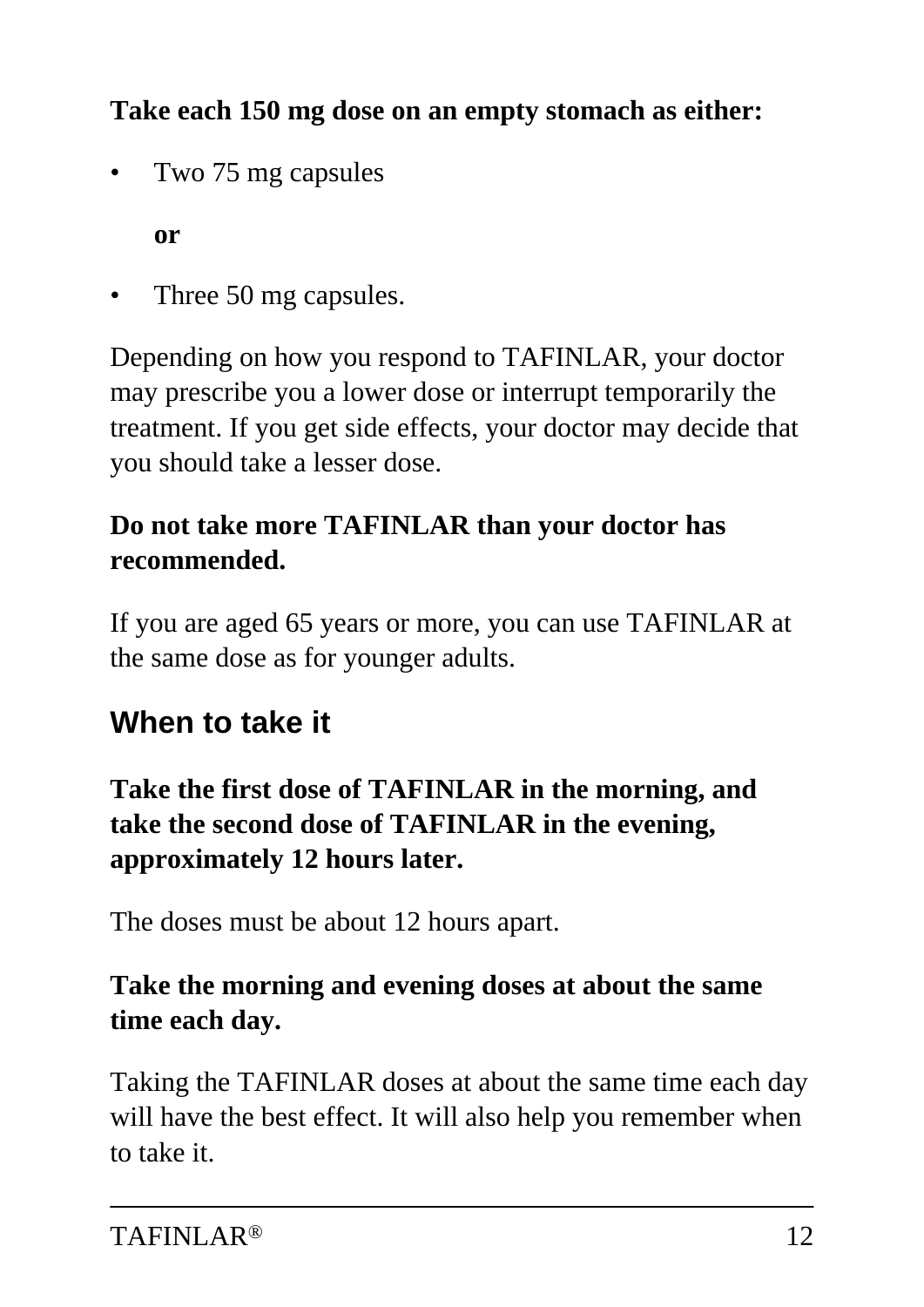## **Take TAFINLAR on an empty stomach**

Food may affect the way the medicine is taken up (absorbed) into your body.

#### **TAFINLAR should be taken either at least:**

**• 1 hour before eating**

 If taking TAFINLAR BEFORE something to eat or drink, take it and then wait at least 1 (one) hour before having any food or drink

### **OR**

#### **• 2 hours after eating**

 If taking TAFINLAR AFTER eating a meal or having a drink, wait at least two (2) hours before taking TAFINLAR.

### **How to take it**

**Swallow each capsule whole, with a full glass of water. Take the capsules, one after the other, unless your doctor has advised a lower dose.**

**After taking TAFINLAR, wait at least 1 hour before eating.**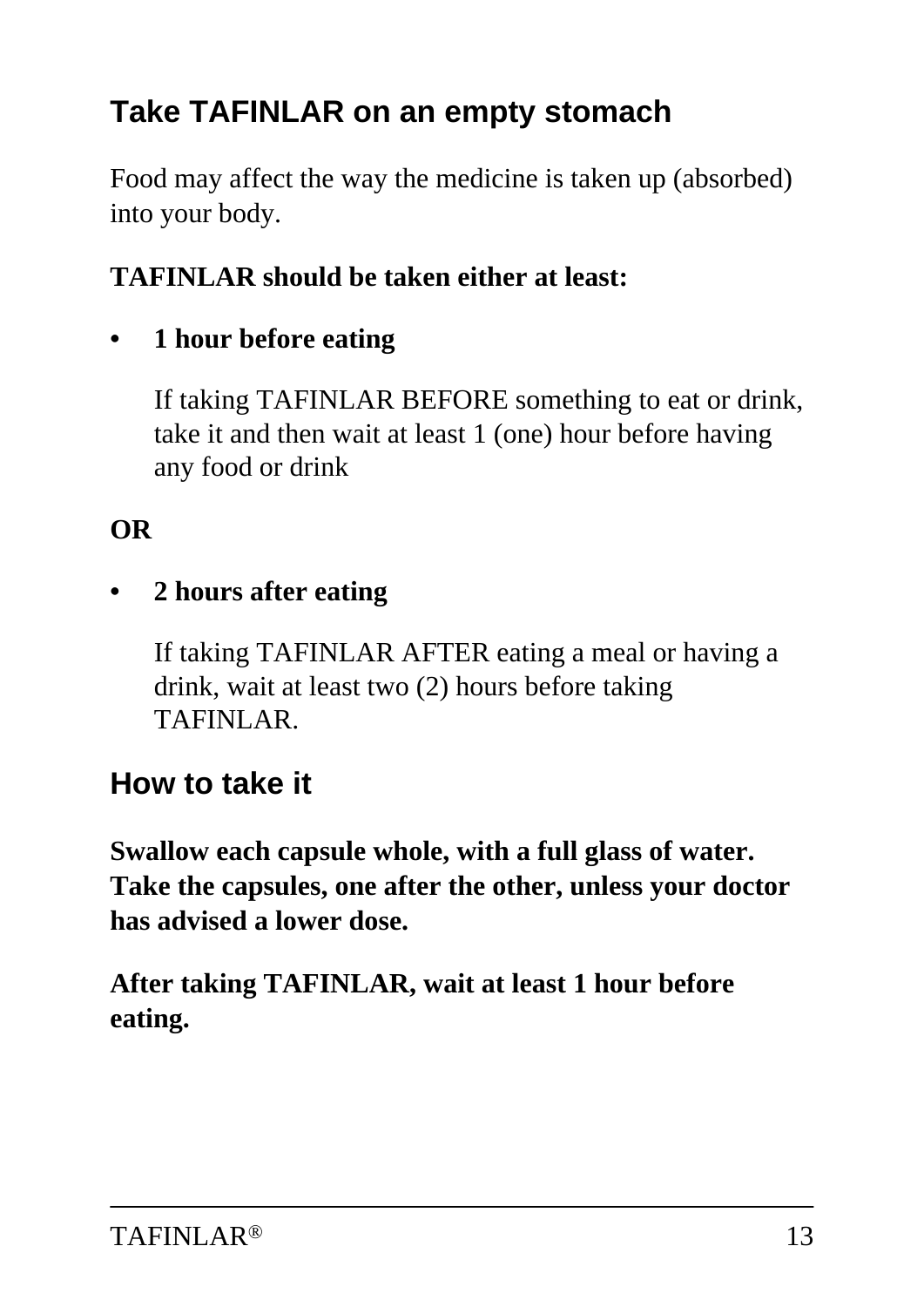## **How to take TAFINLAR in combination with MEKINIST**

**Take TAFINLAR in combination with MEKINIST exactly as your doctor, pharmacist, nurse, or healthcare provider tells you.**

**DO NOT TAKE MORE THAN ONE DOSE OF MEKINIST PER DAY.**

**Take the MEKINIST tablet at the same time each day, with EITHER the morning or the evening dose of TAFINLAR capsules.**

**Swallow the TAFINLAR capsules and the MEKINIST tablet, with a full glass of water.**

**DO NOT TAKE THE MORNING AND EVENING DOSES OF TAFINLAR AT THE SAME TIME.**

**Take the first dose of TAFINLAR in the morning, and take the second dose of TAFINLAR in the evening, approximately 12 hours later.**

**Do not change your dose unless your healthcare provider tells you.**

### **How long to take it**

**Continue taking your medicine for as long as your doctor tells you.**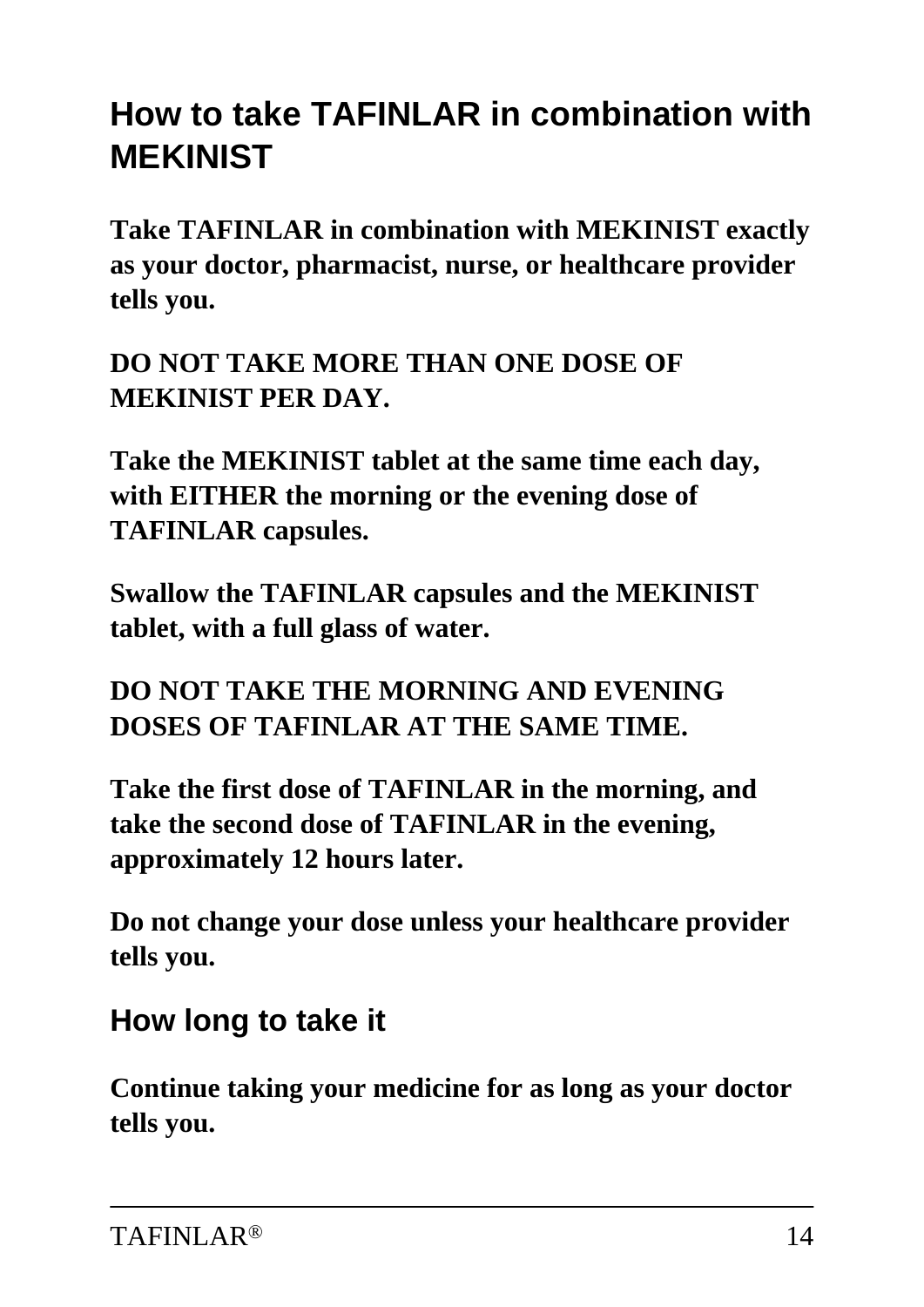This is a long term treatment, possibly lasting for months to years.

### **Do not stop unless your doctor advises you to.**

Stopping your treatment with TAFINLAR may cause your condition to become worse.

### **If you have any further questions about how long to take TAFINLAR, ask your doctor or nurse.**

## **If you forget to take it**

**Do not take a double dose to make up for the dose that you missed.**

If the missed dose of TAFINLAR is:

- **Less than 6 hours late, take it as soon as you remember.**
- **More than 6 hours late, skip that dose and take your next dose at the usual time.**

**Then go back to taking your medicine as you would normally.**

**If you are not sure what to do, ask your doctor or pharmacist.**

**If you have trouble remembering to take your medicine, ask your doctor, nurse or pharmacist for some hints.**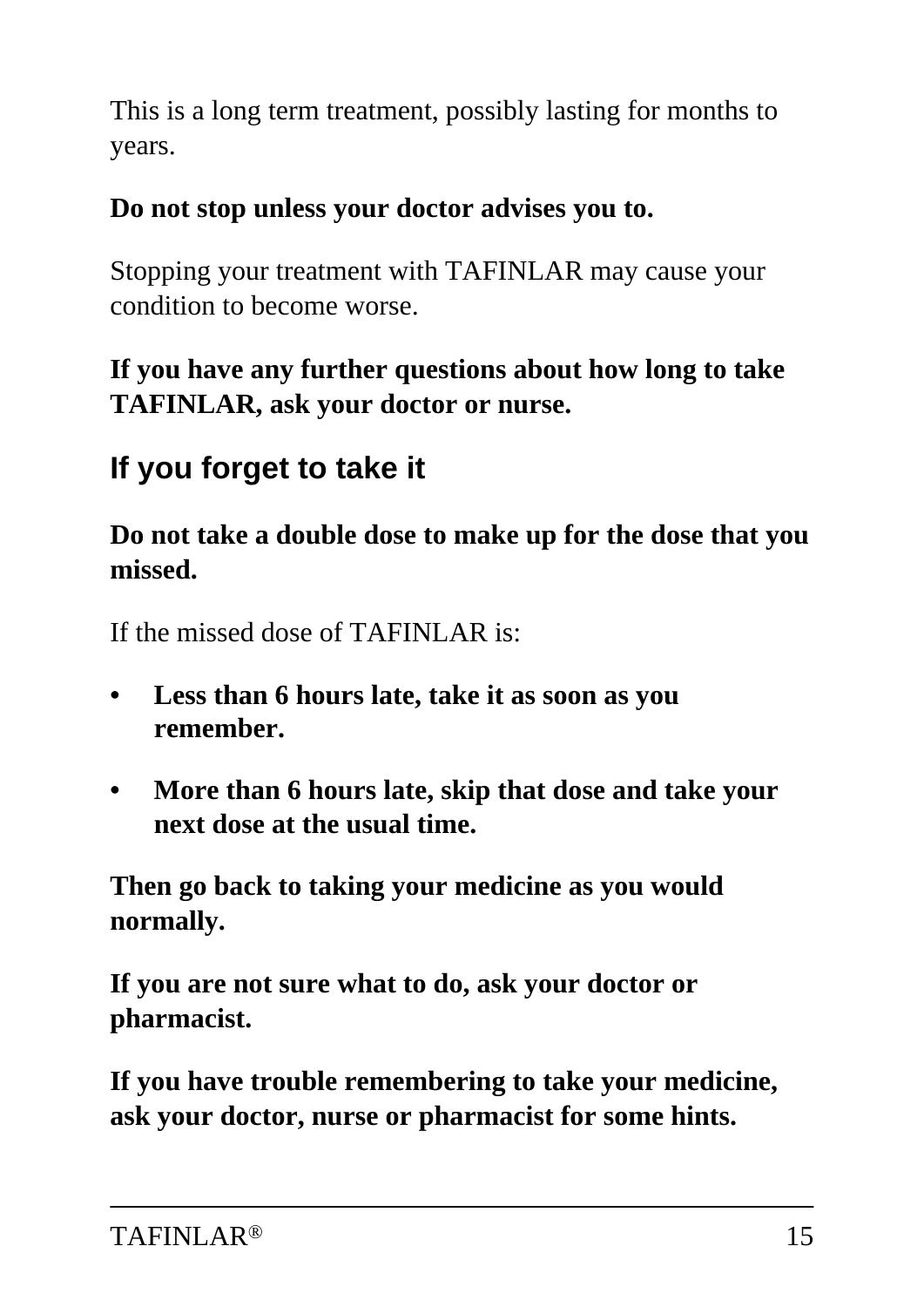# **If you take too much (overdose)**

**Immediately telephone your doctor or the Poisons Information Centre (telephone 13 11 26) for advice, or go to the nearest hospital if you think that:**

- You may have taken too many capsules of TAFINLAR, or MEKINIST tablet (if taking the combination), or if
- Somebody else may have accidentally taken your medicine(s).

### **Do this even if there are no signs of discomfort or poisoning.**

Urgent medical attention may be needed.

### **Take your medication pack(s) with you.**

## **While you are taking TAFINLAR**

## **Things you must do**

**If you are about to be started on any new medicine, remind your doctor and pharmacist that you are taking TAFINLAR.**

**Tell any other doctors, dentists, nurses and pharmacists who treat you that you are taking this medicine.**

**Keep all of your doctor's appointments so that your progress can be checked.**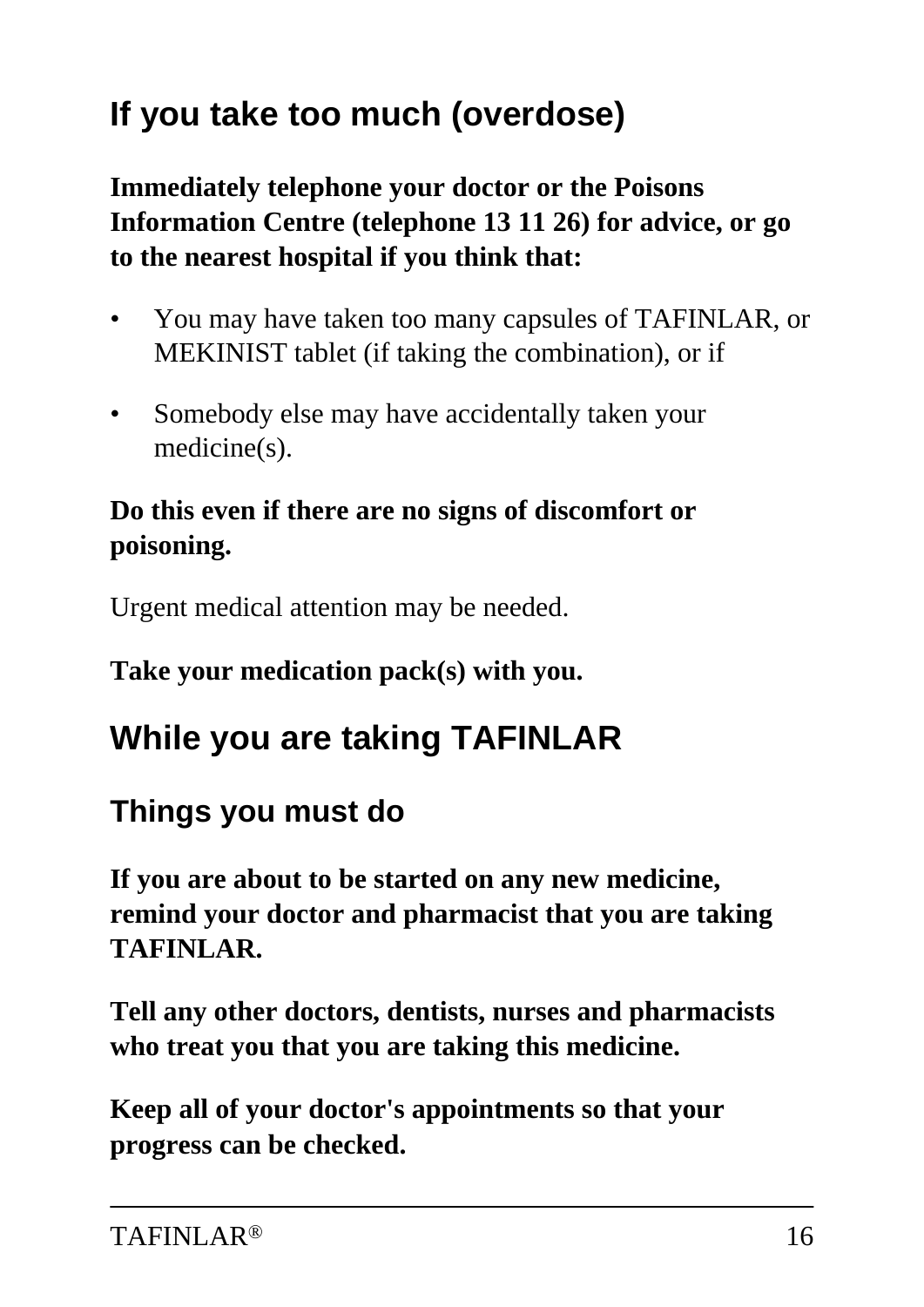## **Monitoring during your treatment**

Your doctor may do some tests from time to time to make sure that TAFINLAR is working and to prevent unwanted side effects.

Your doctor will also perform routine medical examinations during and after stopping treatment with TAFINLAR, to look for any possible skin malignancies that could have developed during treatment.

Your eyesight should be examined during therapy with TAFINLAR by a specialist eye doctor.

During and after severe high fever events some substances (enzymes) might be abnormally increased and your doctor might measure those and check that your kidneys are working properly.

In case you notice unexplained severe upper stomach pain, you might be examined to find out whether you have an inflamed pancreas (pancreatitis). If an inflamed pancreas is confirmed you will have regular blood checks for some substances (enzymes), which might be abnormally increased in the blood while taking TAFINLAR.

## **Conditions that you may need to look out for**

Some people taking TAFINLAR develop other conditions, which can be serious.

If you are elderly, you may experience more severe side effects. In clinical trials, patients older than 65 years had more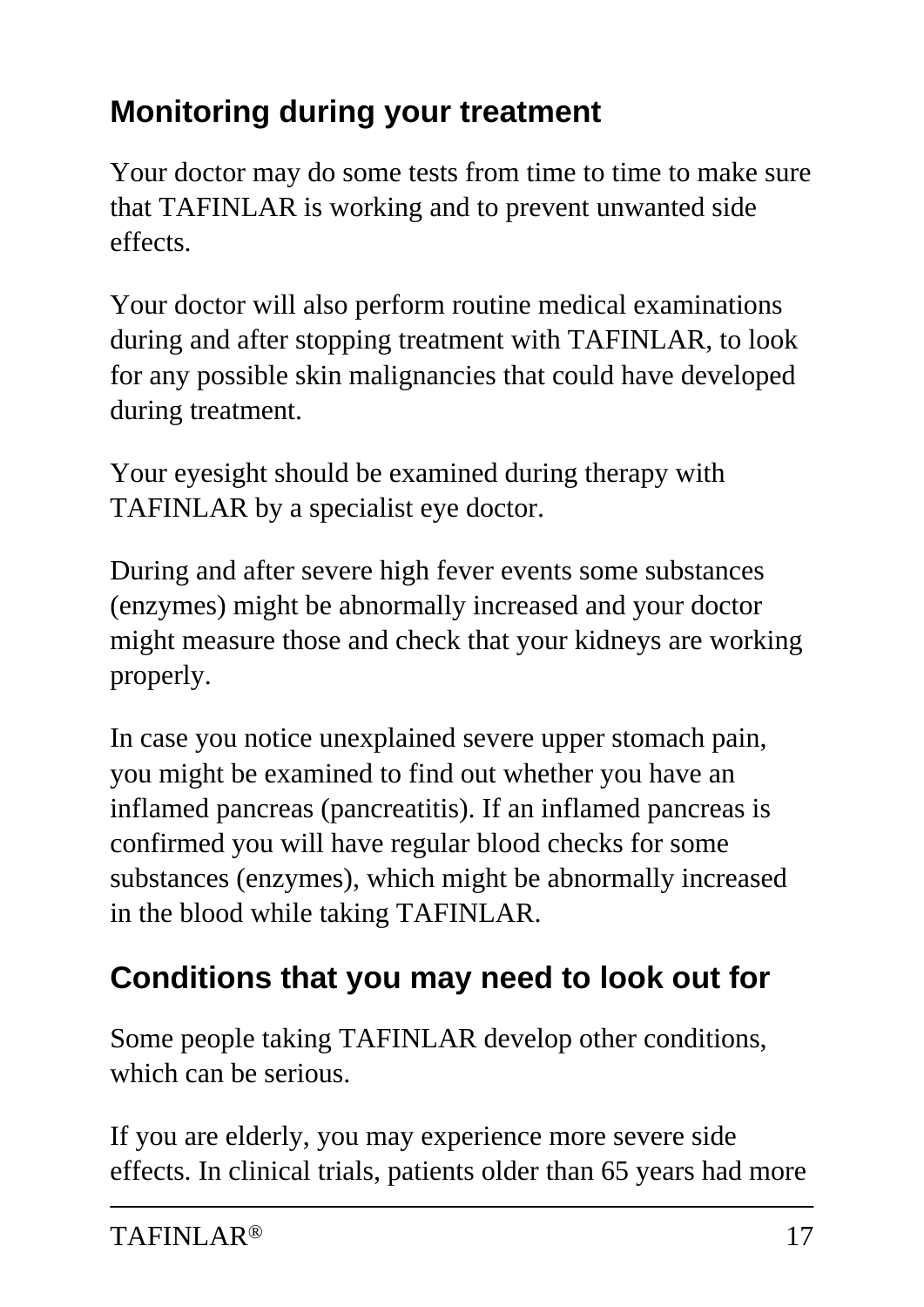side effects that resulted in amendments to their dose and had higher frequency of severe side effects. Your doctor is aware of this.

While you are taking TAFINLAR, you need to know about the following important signs and symptoms to look out for.

### **FEVER**

Taking TAFINLAR may cause high fever. High fever can also occur more often when you take TAFINLAR capsules together with MEKINIST tablets.

Signs and symptoms of a fever may include:

- Temperature of 38°C or more
- Severe chills
- **Shivering**
- Thirst or dehydration
- Feeling dizzy, faint, or as if you're going to be sick.
- Low blood pressure

**Tell your doctor, or nurse immediately if you get a temperature of 38°C or above or if you feel a fever coming on (you have chills, night sweats or flu-like symptoms) while you are taking this medicine.**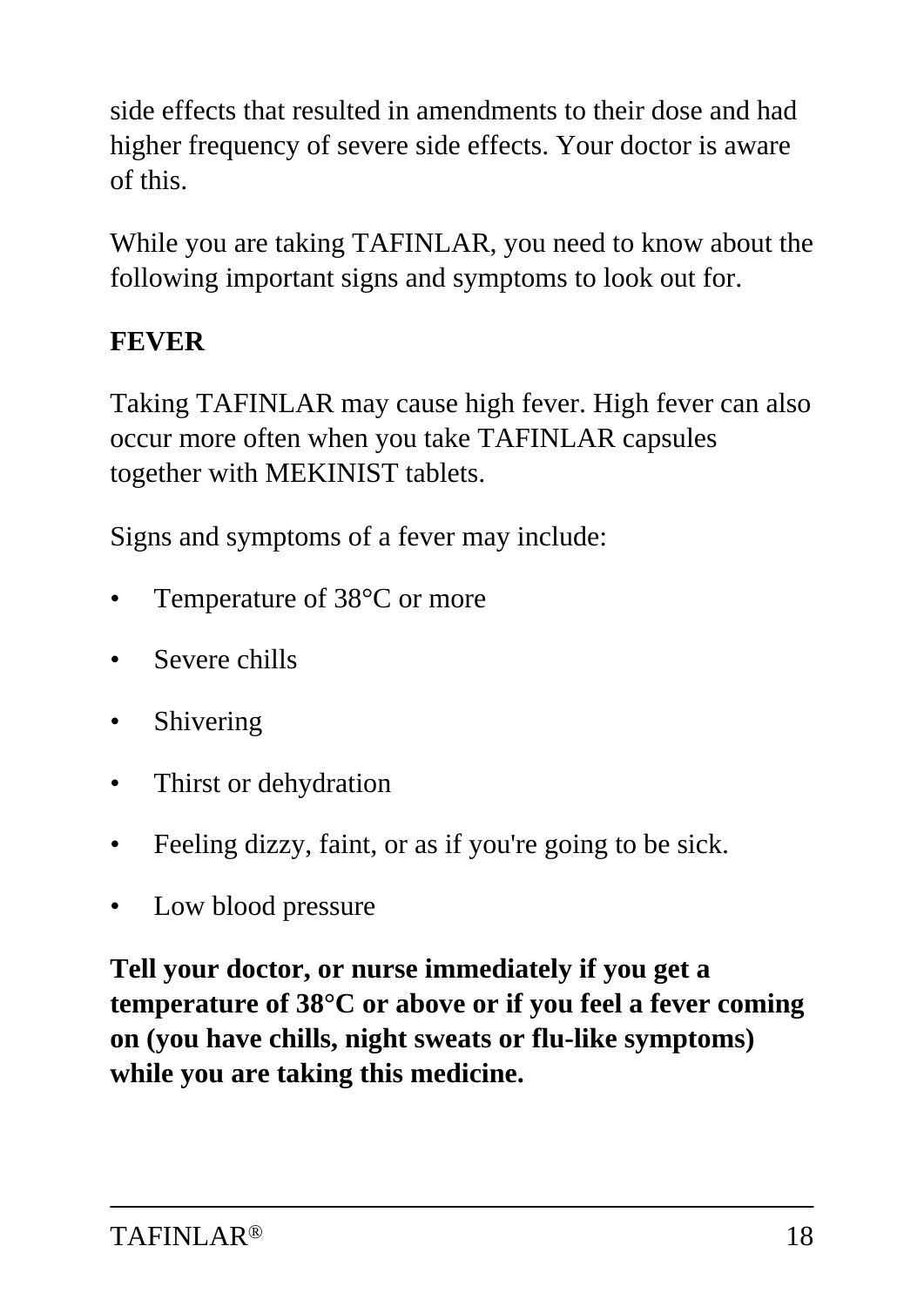They will carry out tests to find out if there are other causes for the fever and treat the problem.

If you are taking TAFINLAR or TAFINLAR and MEKINIST together you may be asked to stop taking it if your temperature is above 38°C, or if you have signs of fever (e.g. chills, night sweats or flu-like symptoms). If your fever is controlled; and only after you have had no symptoms for at least 24 hours, your doctor may recommend that you resume both treatments at a lower dose.

If the fever is very severe or keeps returning, your doctor may recommend that you stop taking both TAFINLAR and MEKINIST permanently.

### **Things you must not do**

### **Do NOT take TAFINLAR with food. See "Take TAFINLAR on an empty stomach".**

You must take it on an empty stomach.

### **Do NOT take TAFINLAR to treat any other conditions unless your doctor tells you to.**

This medicine has been prescribed for only you.

**Do NOT take the morning and evening doses of TAFINLAR at the same time.**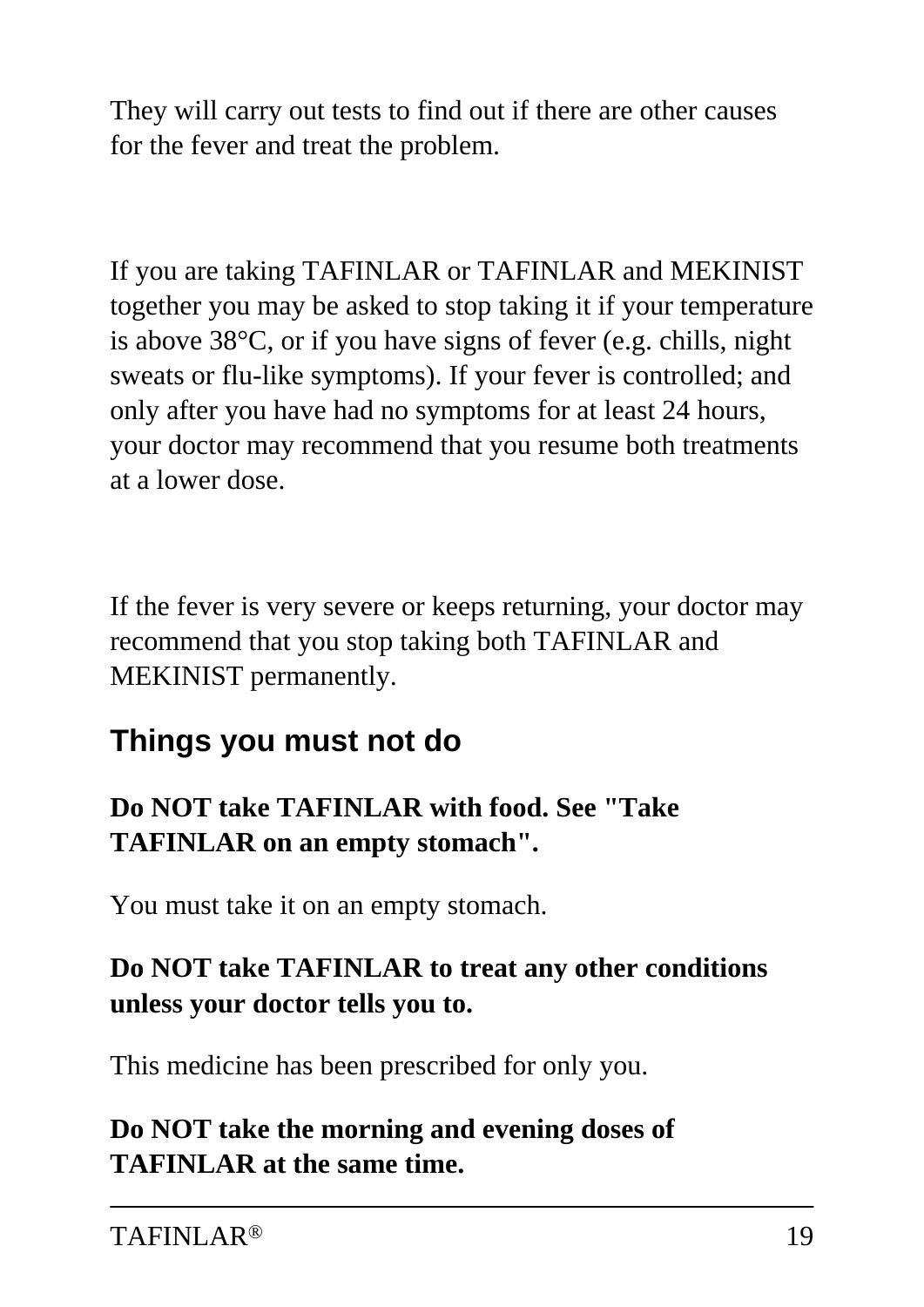TAFINLAR is dosed about every twelve (12) hours.

#### **Do NOT give your medicine to anyone else, even if they have the same condition as you.**

It may harm them, even if the signs of illness are the same as yours. This medicine has been prescribed for only you.

### **Do NOT stop taking your medicine, or lower the dosage, without first checking with your doctor.**

This may cause your condition to become worse.

## **Things to be careful of**

#### **Be careful when:**

- Driving or operating machinery until you know how TAFINLAR affects you.
- Drinking alcohol while you are taking this medicine.

## **Side effects**

#### **Tell your doctor or pharmacist as soon as possible if you do not feel well while you are taking TAFINLAR.**

Like all medicines, TAFINLAR can cause side effects but not everybody gets them. Sometimes they are serious, most of the time they are not. You may need medical attention if you get some of the side effects.

### **Do not be alarmed by the following lists of side effects.**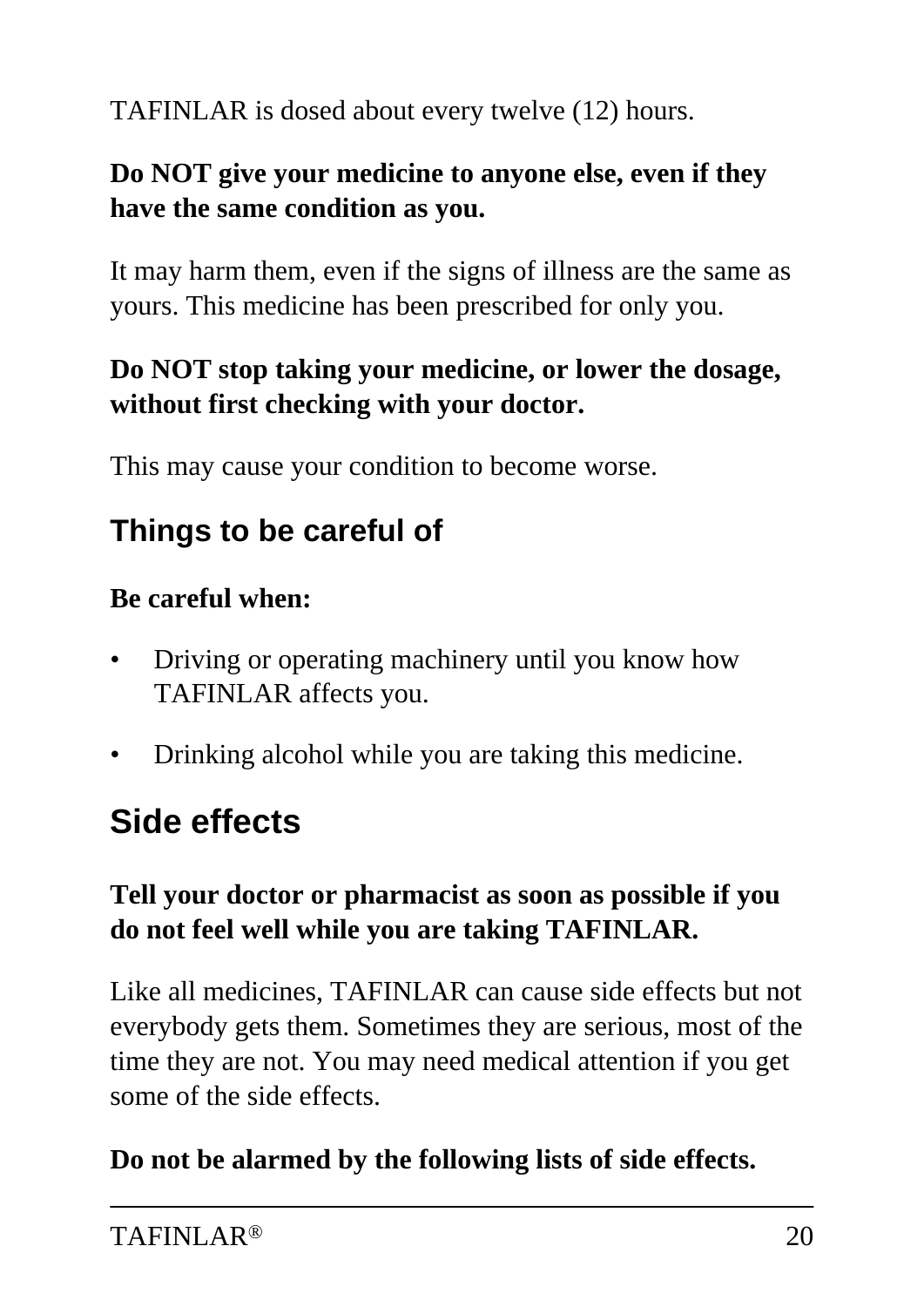You may not experience any of them.

**Ask your doctor or pharmacist to answer any questions you may have.**

## **Possible serious side effects - when taking TAFINLAR alone**

**STOP taking this medicine and tell your doctor, nurse, or pharmacist IMMEDIATELY if you experience any of the following serious side effects (either for the first time or if they get worse) during treatment with TAFINLAR:**

- Abnormal growth of cancerous cells on the skin (signs of cutaneous squamous cell carcinoma (cuSCC) including SCC of the skin, SCC in situ (Bowen's disease), keratoacanthoma
- Painful red eye (may be a sign of a disease of the eye named uveitis)
- Skin sore or reddish bump that bleeds or does not heal, a change in size or colour of a mole, or a new skin lesion (signs of new primary melanoma)
- Severe upper stomach or strong abdominal pain as this could be a sign of an inflamed pancreas
- Difficulty in breathing or swallowing, dizziness, swelling of the face, lips, tongue or throat, severe itching of the skin, with a red rash or raised bumps (signs of a hypersensitivity reaction)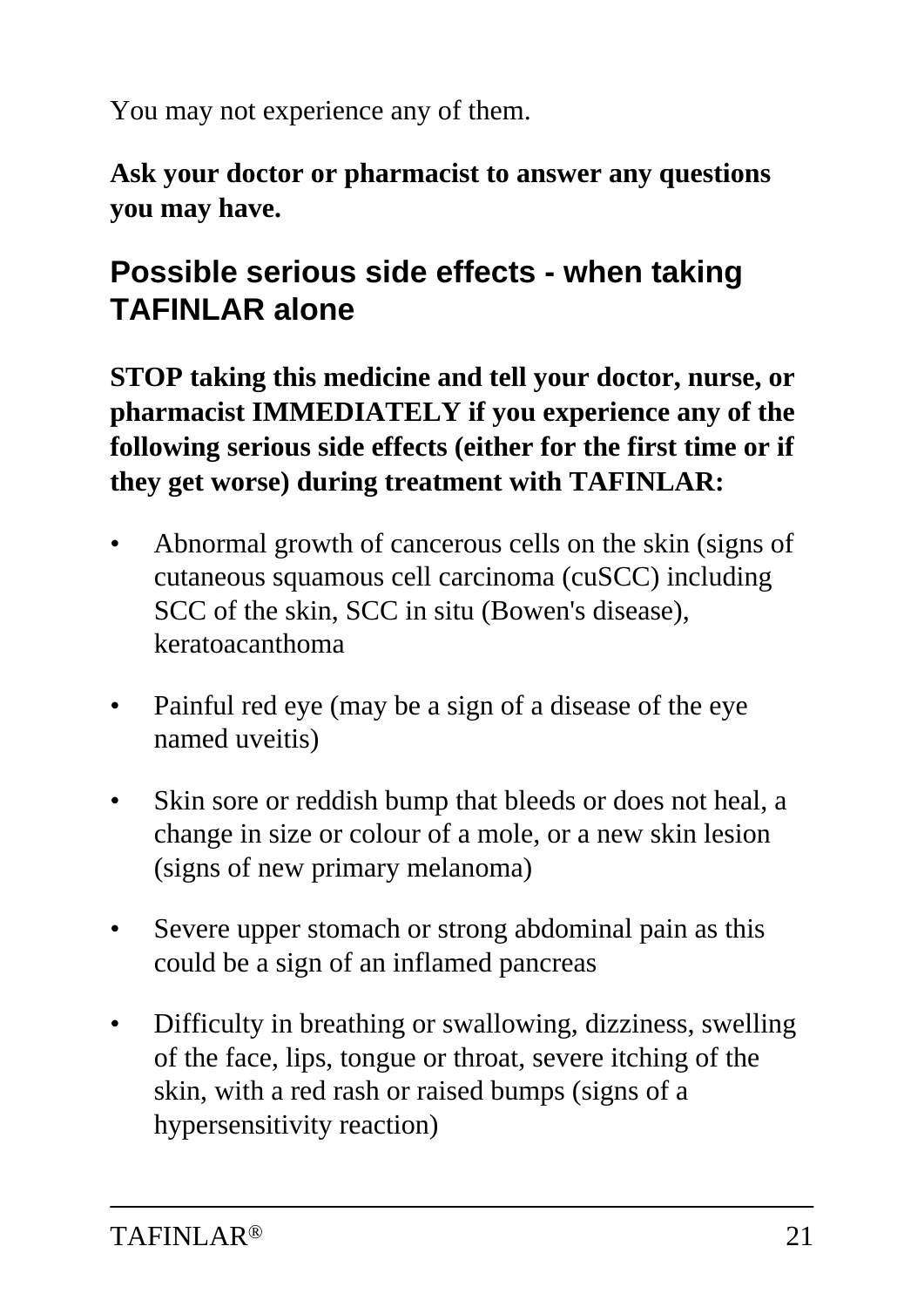- Severely decreased urine output (sign of renal failure)
- High or low urine output, drowsiness, confusion, nausea as a sign of an inflamed kidney (tubulointerstitial nephritis)

### **Very common side effects - TAFINLAR alone**

### **Tell your doctor or pharmacist if you notice any of the following (that may affect more than 1 in 10 people):**

- Vomiting
- Unusual hair loss or thinning (alopecia)
- Thickening of the outer layers of the skin (hyperkeratosis)
- Skin effects such as rash, wart-like growths (papilloma)
- Skin effects such as rash, wart-like growths, or redness and/or swelling and possibly peeling of the palms, fingers, soles of the feet, and, occasionally, elsewhere, which may occur with a tingling sensation and burning pain (palmarplantar erythro- dysaesthesia syndrome)
- An irritated area of skin with changed colour, appearance, or texture (rash)
- Feeling like you want to vomit (nausea)
- Lack of energy (fatigue)
- Joint pain (arthralgia)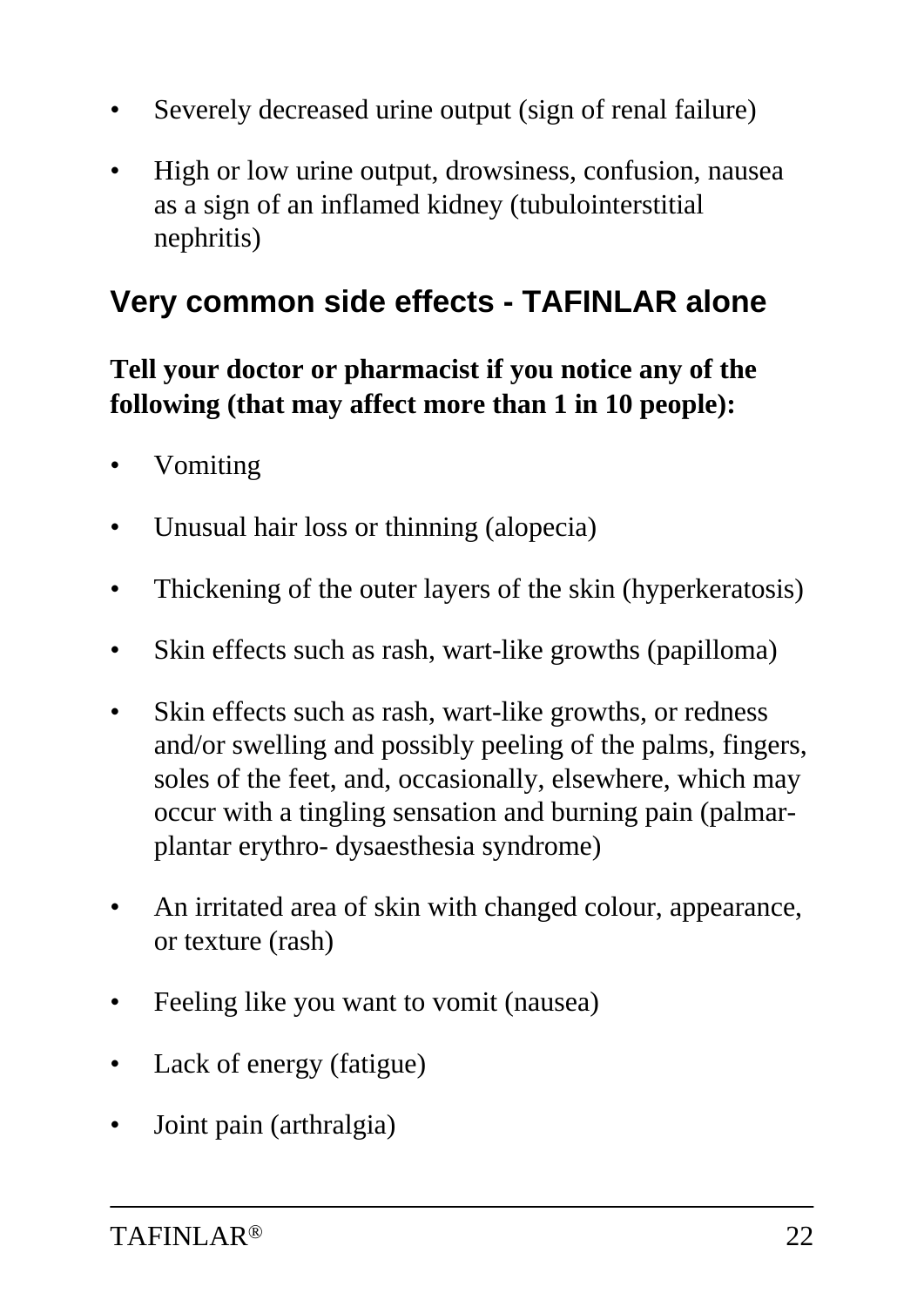- Muscle pain (myalgia)
- Pain in the hands or feet (pain in extremity)
- Headache
- Frequent loose or liquid bowel movements (diarrhoea)
- Reduced desire to eat (decreased appetite)
- Cough
- Feelings of coldness (chills)
- An increase in normal body temperature, or fever (pyrexia)
- Feeling weak (asthenia).

### **Common side effects - TAFINLAR alone**

### **Tell your doctor or pharmacist if you notice any of the following (that may affect up to 1 in 10 people):**

- Skin effects including:
	- "Sun spots" (rough scaly patches of skin that develop on sun-exposed areas of skin) (actinic keratosis)
	- Brown or yellowish thickening of the skin, or harmless "wart-like" skin growths (seborrhoeic keratosis)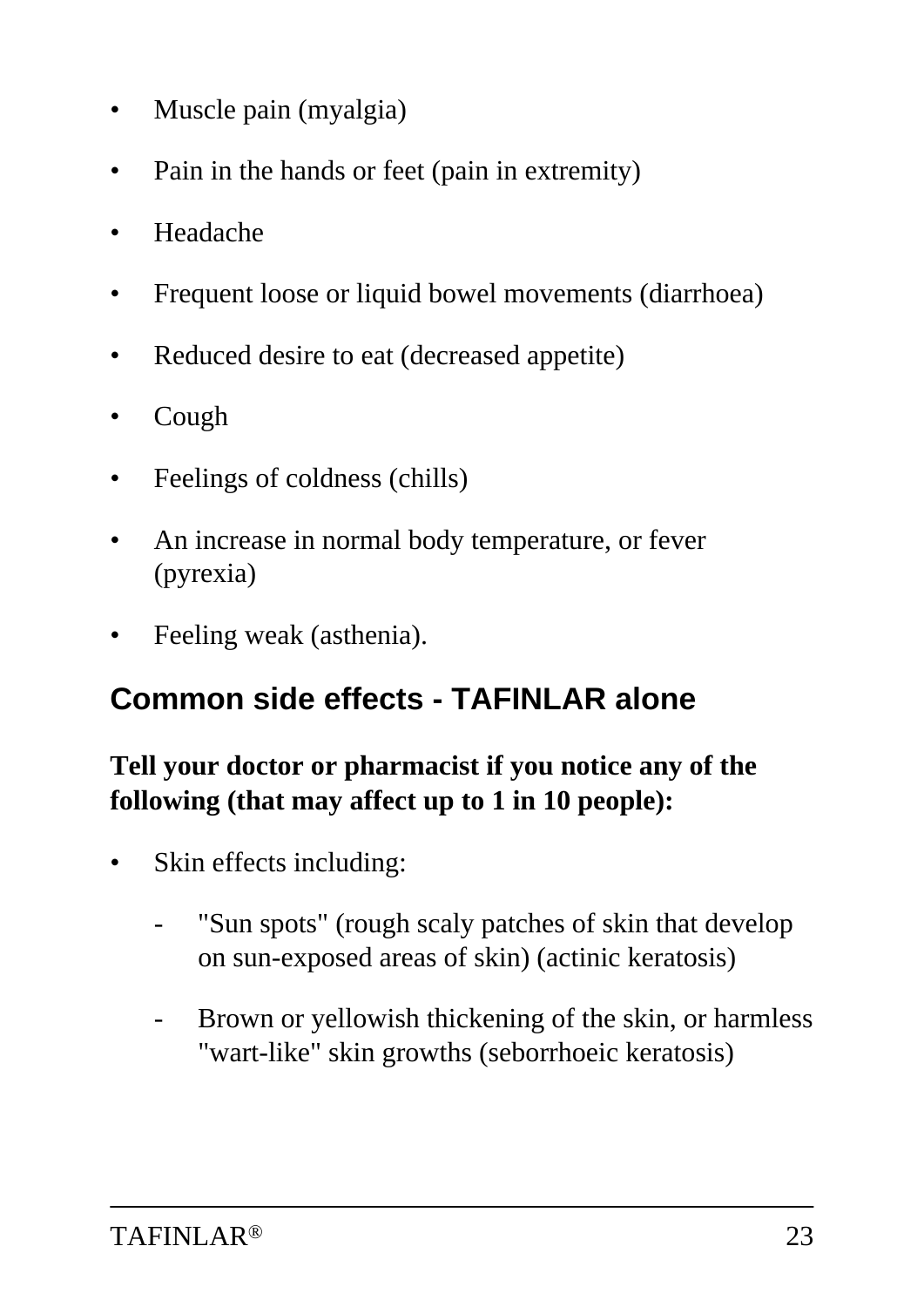- Skin tags (soft, skin-coloured growths that hang from the surface of the skin on a thin piece of tissue or "stalk") (achrochordon)
- Dry skin
- Redness of the skin (erythema)
- Itchy skin (an irritating feeling that makes you want to scratch an area of skin)
- Skin lesions (parts of the skin that have an abnormal growth or appearance compared to the skin around it).
- Excessive thirst, high urine output, dark urine, increased appetite with weight loss, dry flushed skin, irritability, as signs of high blood sugar (glucose)
- Tiredness, chills, sore throat, joint or muscles aching (Flulike illness)
- Infrequent or difficult emptying of the bowels (constipation)
- Sore throat, swelling of the nasal passages, and runny nose (nasopharyngitis)
- Increased sensitivity of the skin to sun (photosensitivity).

#### **Common side effects that can show up in test results**

Some side effects may not give you any symptoms and may only be found when tests are done. These side effects are common: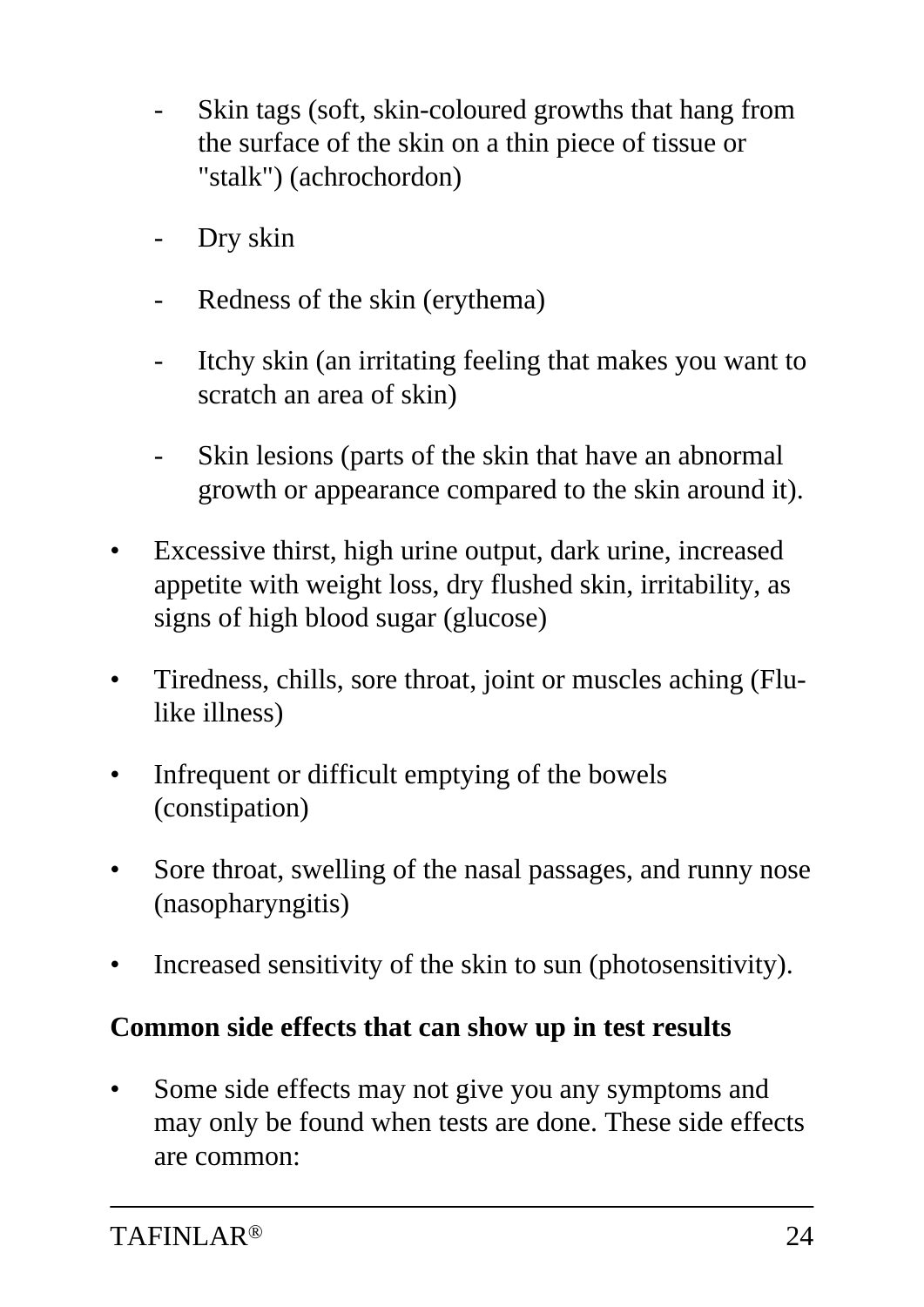- Low phosphorus in the blood (hypophosphataemia)
- High sugar/glucose level in the blood (hyperglycaemia).

### **Uncommon side effects - TAFINLAR alone**

### **Tell your doctor or pharmacist if you notice any of the following (that may affect less than 1 in 100 people):**

Tender or painful bumps below the surface of the skin (panniculitis).

### **Additional possible side effects - when taking TAFINLAR together with MEKINIST**

**Refer to the MEKINIST Consumer Medicine Information for possible side effects and important signs and symptoms to look out for, such as heart problems, eye problems, and rash.**

### **Stop taking the combination of TAFINLAR and MEKINIST and tell your doctor immediately if you experience any of the following serious side effects:**

- Fever, chills, sore throat or mouth ulcers due to infections (signs of neutropenia, or low levels of a type of white blood cell that fight off infections)
- Headaches, dizziness, or weakness, coughing up blood or blood clots, vomit that contains blood or vomit that looks like "coffee grounds", bleeding from the nose, or red or black stools (signs of bleeding)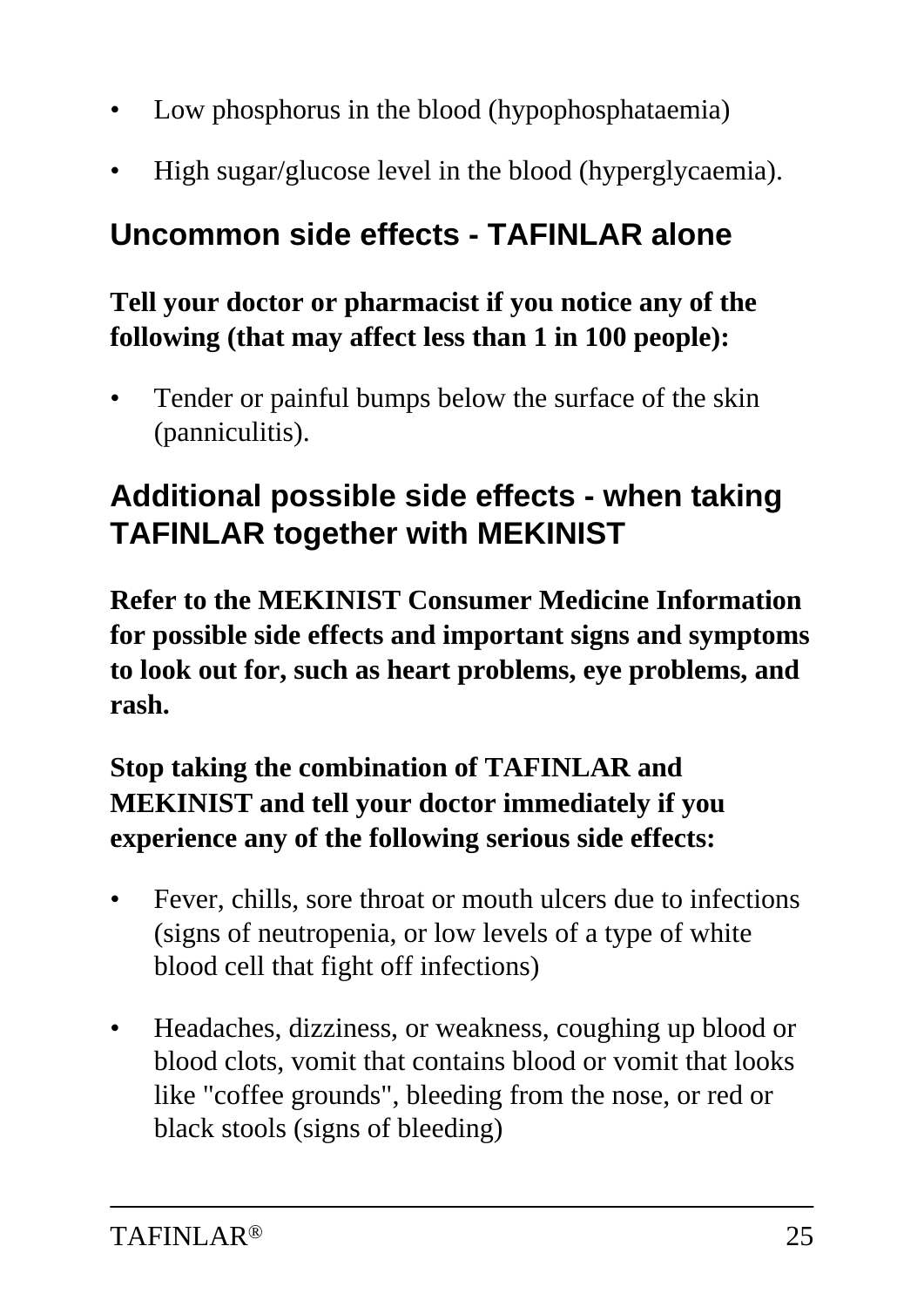- Generalized swelling (oedema includes generalized and peripheral oedema)
- Fever, sore throat or mouth ulcers due to infections (signs of leukopenia - low levels of a certain type of white blood cell which can place a patient at an increased risk of infection)
- Difficulty breathing, chest pain, trouble breathing, fainting, rapid heart rate, bluish skin discoloration (signs of pulmonary embolism)
- Spontaneous bleeding or bruising (signs of deficiency of platelets in the blood)
- Thirst, low urine output, weight loss, dry flushed skin, irritability (signs of dehydration)
- Loss of vision (sign of visual impairment)
- Sensation of flashing light, loss of vision (signs of retinal detachment impairment)
- Slow heart-beat
- Acute severe upper stomach pain (sign of acute pancreatitis)
- Severely decreased urine output (sign of renal failure)
- High or low urine output, drowsiness, confusion, nausea as a sign of an inflamed kidney (tubulointerstitial nephritis)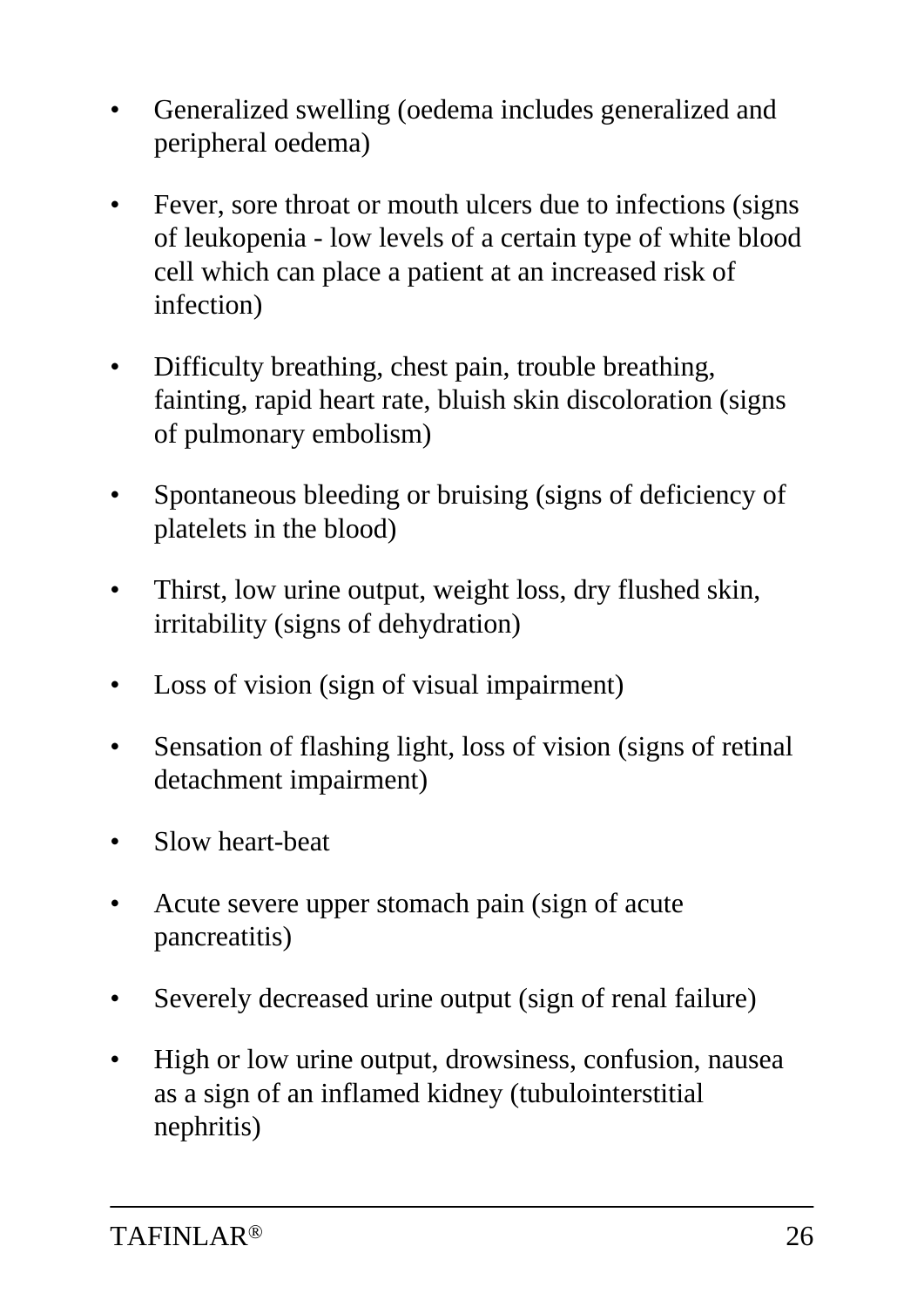- Abnormal breakdown of muscle causing pain, fever, redbrown urine (signs of rhabdomyolysis)
- Swelling in the eye by fluid leakage causing a blurred vision (signs of chorioretinopathy)
- Fatigue, feeling full or bloated, heart palpitations, loss of appetite, nausea, reduced ability to exercise, shortness of breath, swelling as signs of changes how the heart pumps (signs of left ventricular dysfunction)
- Breathlessness, difficulty breathing when lying down, swelling of the feet or legs as signs of heart muscle not pumping blood as well as it should (signs of cardiac failure)
- Cough, difficult or painful breathing, wheezing, pain in chest when breathing, fever (signs of pneumonitis)
- Inflammation of the kidney (nephritis)
- Severe stomach pain, chills, fever, nausea and vomiting as signs of a hole forming all the way through the stomach, large bowel or small intestine (signs of gastrointestinal perforation)
- Cramping diarrhoea with or without blood in stool, abdominal pain as signs of an inflammation of the inner lining of the colon (colitis)
- Serious skin reactions such as rash, red skin, blistering of the lips, eyes or mouth, skin peeling, with or without fever, which may be possible signs of Stevens-Johnson syndrome.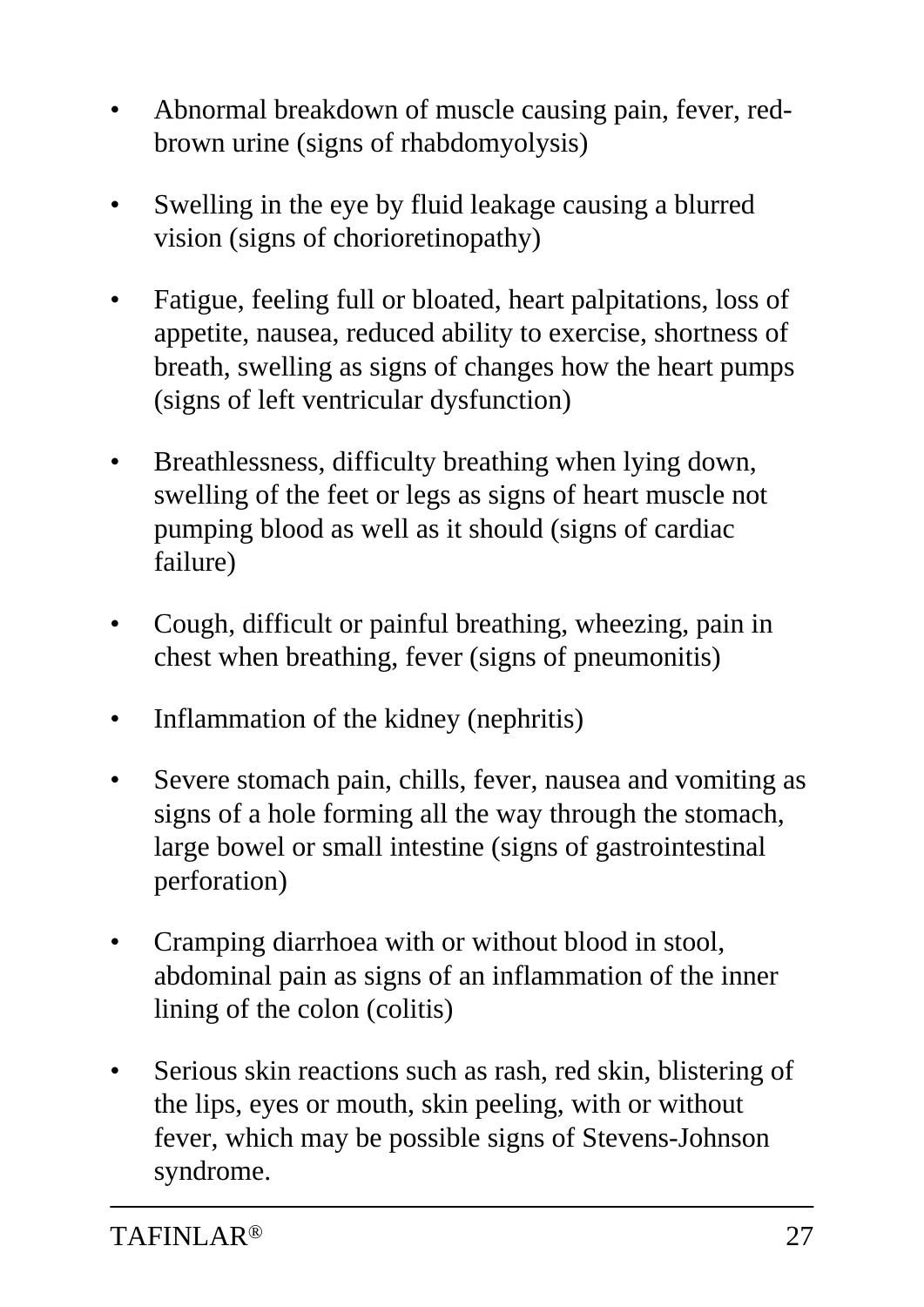- Serious skin reactions such as widespread rash, fever, and enlarged lymph nodes (which may be signs of drug reaction with eosinophilia and systemic symptoms [DRESS]).
- Chest pain, sudden shortness of breath, trouble breathing, pain in your legs with or without swelling, swelling in your arms and legs, or a cool, pale arm or leg. These may be symptoms of a blood clot.

### **VERY COMMON SIDE EFFECTS (IN COMBINATION WITH MEKINIST)**

### **Tell your doctor or pharmacist if you notice any of the following (that may affect more than 1 in 10 people):**

- Sore throat and runny nose (nasopharyngitis)
- Urinary tract infection
- Swelling of the hands or feet
- Stomach ache
- Rash, dry skin, itching, acne-like problems
- Dry skin
- Itchy skin (an irritating feeling that makes you want to scratch an area of skin)
- Thickening of the outer layers of the skin (hyperkeratosis) including also actinic keratosis, (thick scaly crusty skin), seborrhoeic keratosis (waxy, "pasted-on-the-skin" skin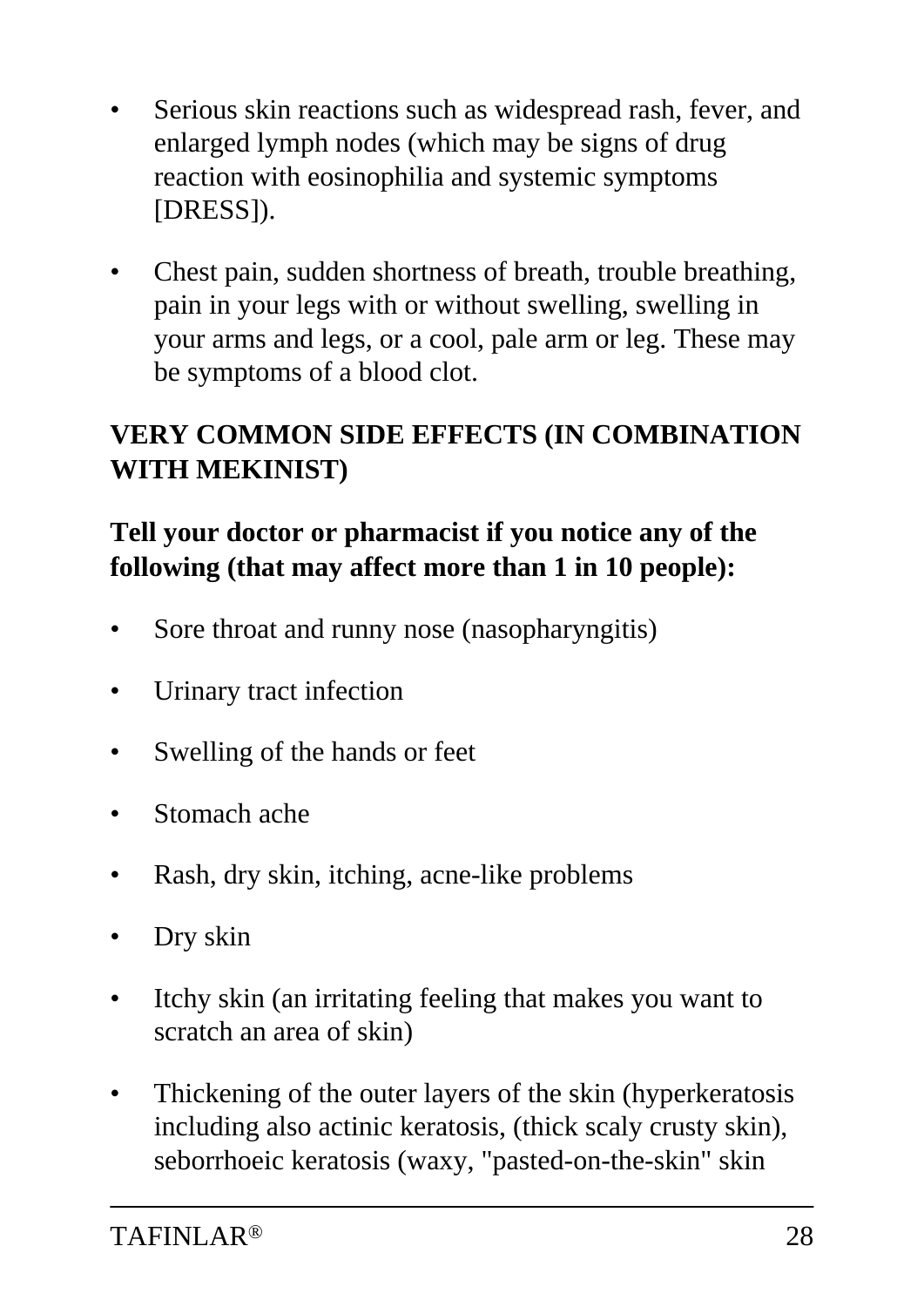growths) and keratosis pilaris (rough, slightly red bumps on light skin and brown bumps on darker skin))

- Headache, dizziness (high blood pressure)
- **Dizziness**
- Headache
- **Constipation**
- Redness of the skin (erythema)
- Muscle spasms
- Dizziness, light headedness (low blood pressure)
- Feeling weak, sick, and tired (asthenia including malaise and fatigue)
- Tiredness, fatigue, pale skin (anaemia)
- Dry mouth
- Tiredness, chills, sore throat, joint or muscles aching (Influenza-like illness)
- Excessive thirst, high urine output, dark urine, increased appetite with weight loss, dry flushed skin, irritability, as signs of high level of sugar (glucose) in the blood (hyperglycaemia).

#### **Very common side effects that may show up in your blood tests**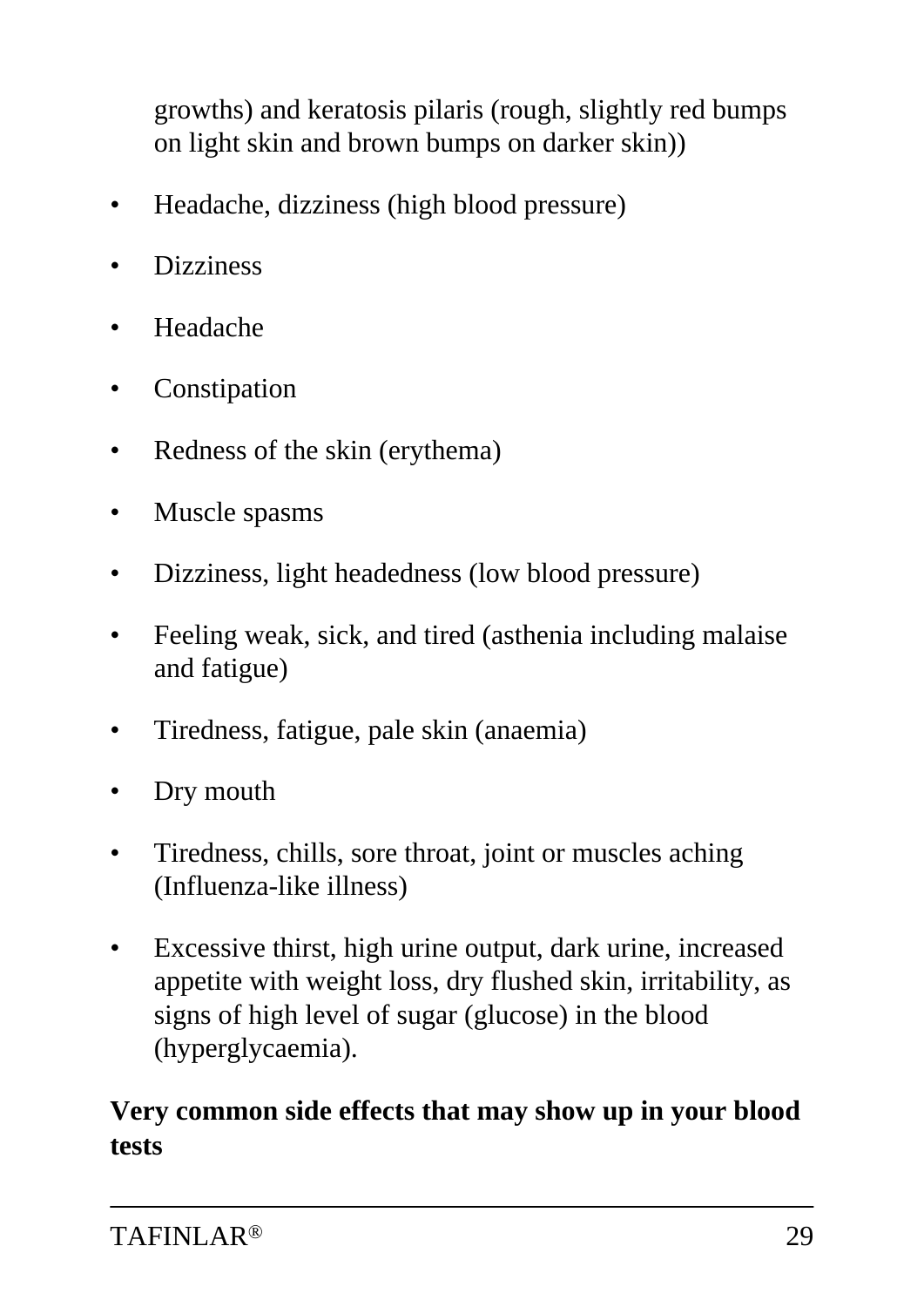High levels of the following liver function enzymes:

- Alkaline phosphatase (ALP) increased (bone function) and/or
- Alanine aminotransferase (ALT) and/or
- Aspartate aminotransferase (AST) increased.

### **COMMON SIDE EFFECTS (IN COMBINATION WITH MEKINIST)**

### **Tell your doctor or pharmacist if you notice any of the following (that may affect up to 1 in 10 people):**

- Inflammation of the skin caused by infection (cellulitis)
- Inflammation of hair follicles in the skin (folliculitis)
- Nail disorders such as nail bed changes, nail pain, infection and swelling of the cuticles
- Skin rash with pus-filled blisters
- Blurred vision, eyesight problems
- Tiredness, chest discomfort, light headedness pain, palpitations (ejection fraction decreased)
- Hard and painful swelling in the arms, legs, or other part of the body (lymphoedema)
- Shortness of breath, laboured breathing (dyspnoea)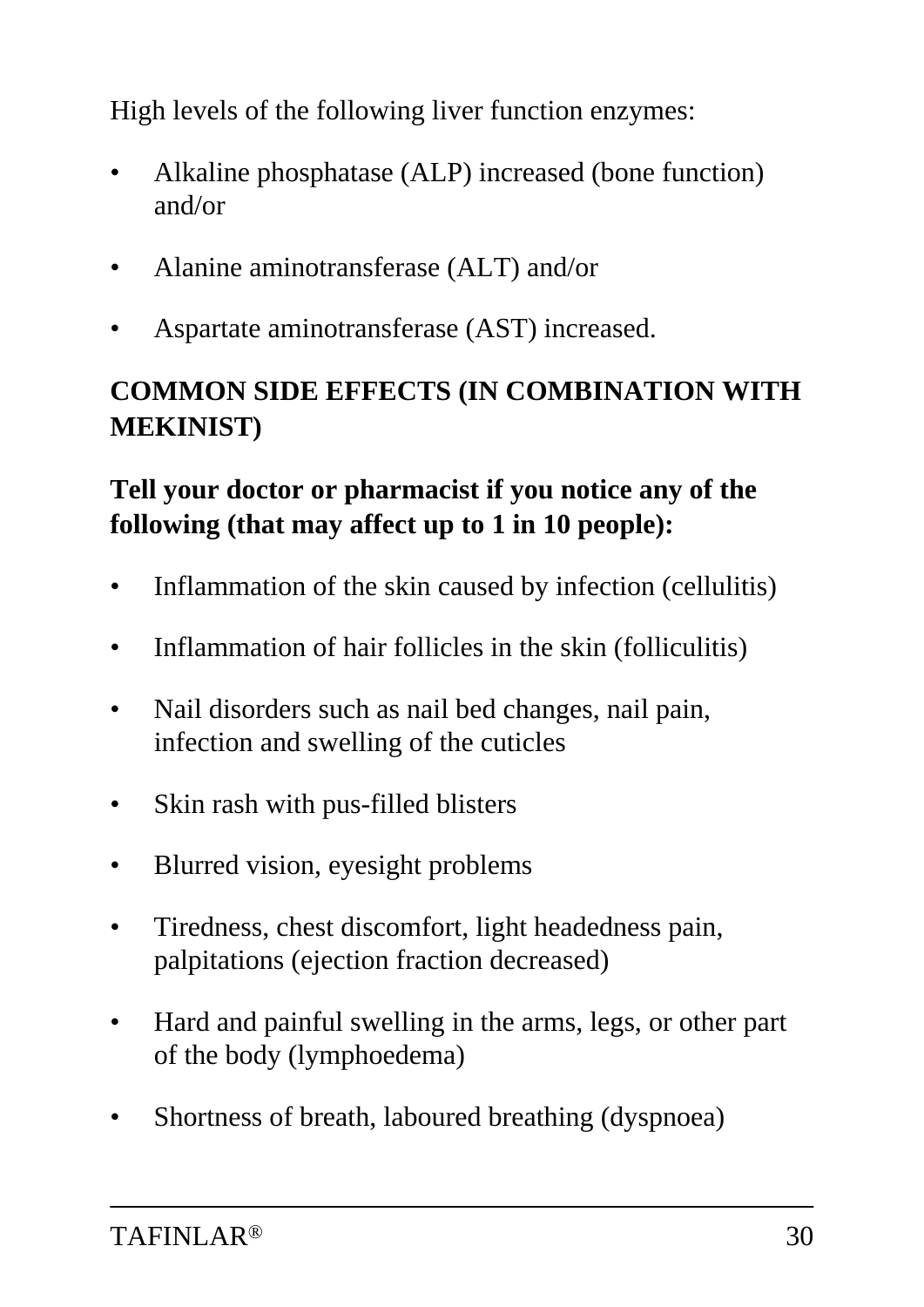- A sore or inflammation inside of the mouth, including on the inner cheeks, gums, inside of the lips, or on the tongue (stomatitis)
- **Night Sweats**
- Excessive sweating
- Skin cracks or tears in the skin (skin fissures)
- Tender or painful bumps below the surface of the skin (panniculitis)
- Swelling of face (facial oedema)
- Pain, mouth sores, redness and swelling of airways or food pipe (mucosal inflammation).

### **Common side effects that may show up in blood test results:**

- Increase in:
	- An enzyme produced by the liver (GGT).
- Abnormal kidney blood test result as a sign of impaired muscle health (blood creatine phosphokinase increased).

### **UNCOMMON SIDE EFFECTS (IN COMBINATION WITH MEKINIST)**

**Tell your doctor or pharmacist if you notice any of the following (that may affect less than 1 in 100 people):**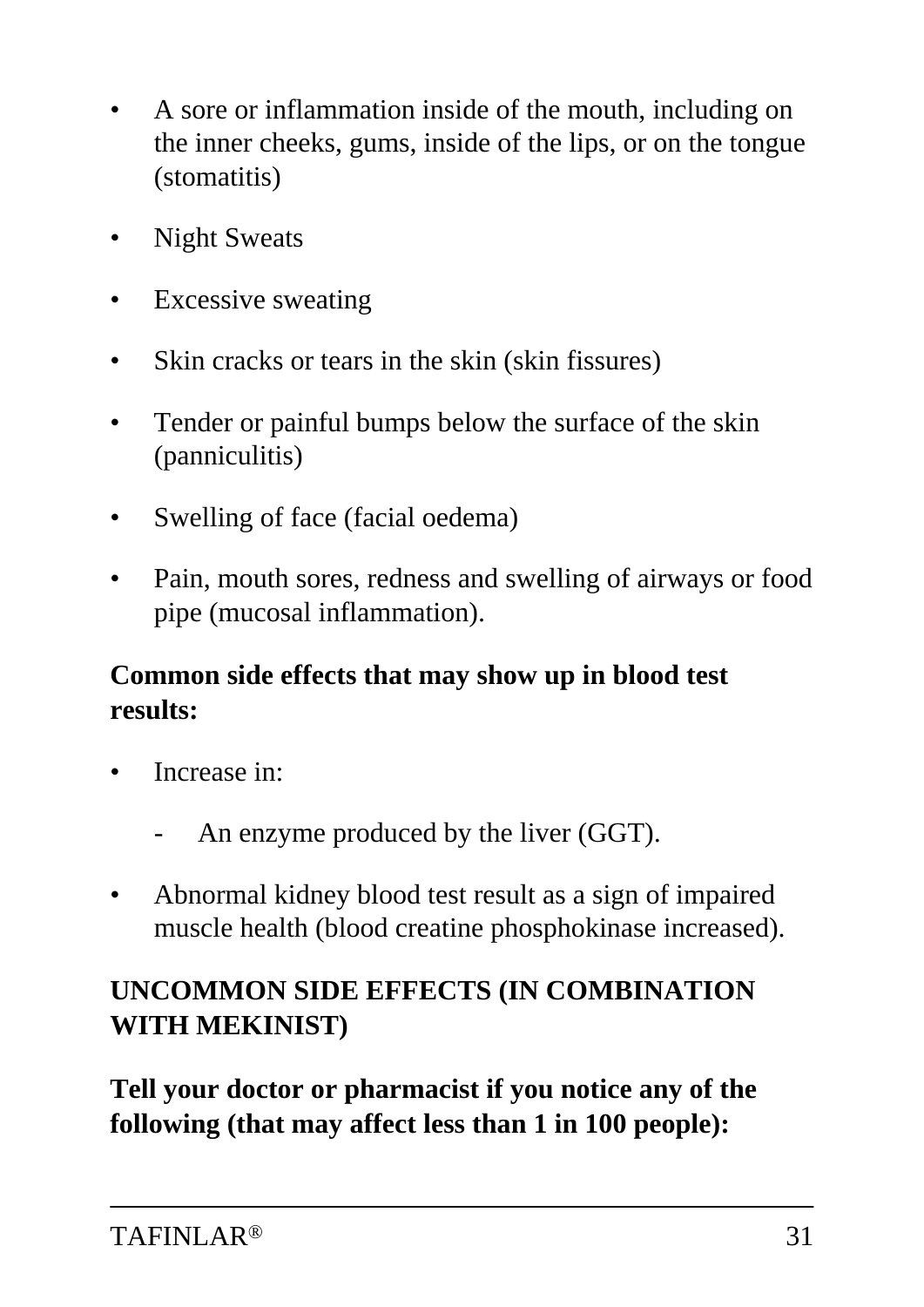- Swelling of the eyelids and swelling around the eye (periorbital oedema)
- Cough, difficulty breathing, painful breathing (interstitial lung disease).
- Inflammatory disease mainly affecting the skin, lungs and eyes (sarcoidosis)

### **Tell your doctor or nurse if you notice anything that is making you feel unwell.**

Other side effects not listed above may also occur in some people.

## **After using TAFINLAR**

### **Storage**

### **Keep TAFINLAR capsules in the bottle until it is time to take them. Do not remove the desiccant.**

If you take the capsules out of the pack/ bottle they may not keep well.

### **Keep your capsules in a cool dry place where the temperature stays below 30°C.**

**Do not store TAFINLAR or any other medicine in the bathroom or near a sink. Do not leave it on a window sill or in the car.**

Heat and dampness can destroy some medicines.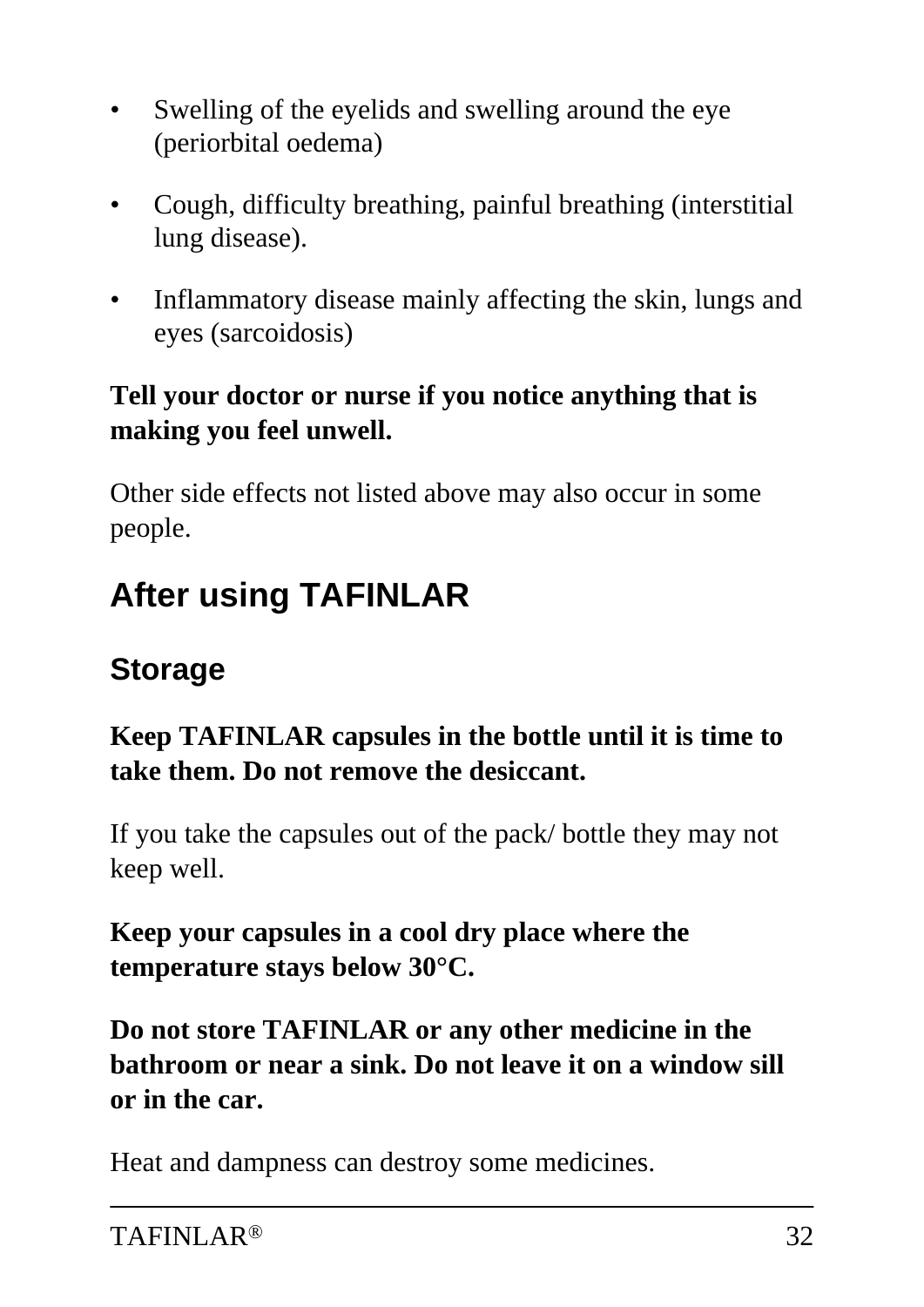### **Keep it where children cannot reach it.**

A locked cupboard at least one-and-a-half metres above the ground is a good place to store medicines.

## **Disposal**

**If the packaging is torn or shows signs of tampering when you receive it, return it to the pharmacist.**

**If your doctor tells you to stop taking this medicine or the expiry date has passed, ask your pharmacist what to do with any medicine that is left over.**

### **Do not throw TAFINLAR in the general household rubbish or flush it down the toilet.**

It may end up in landfill or enter waterways affecting the environment or marine life.

### **Do not keep old medicines because you think you may need them in the future.**

Keeping any unwanted or expired medications runs the risk of unintentional poisonings.

# **Product description**

## **What TAFINLAR looks like**

TAFINLAR capsules are available in plastic bottles containing 120 capsules. The bottle has a child resistant closure.

### **50 mg capsules**

TAFINLAR<sup>®</sup> 33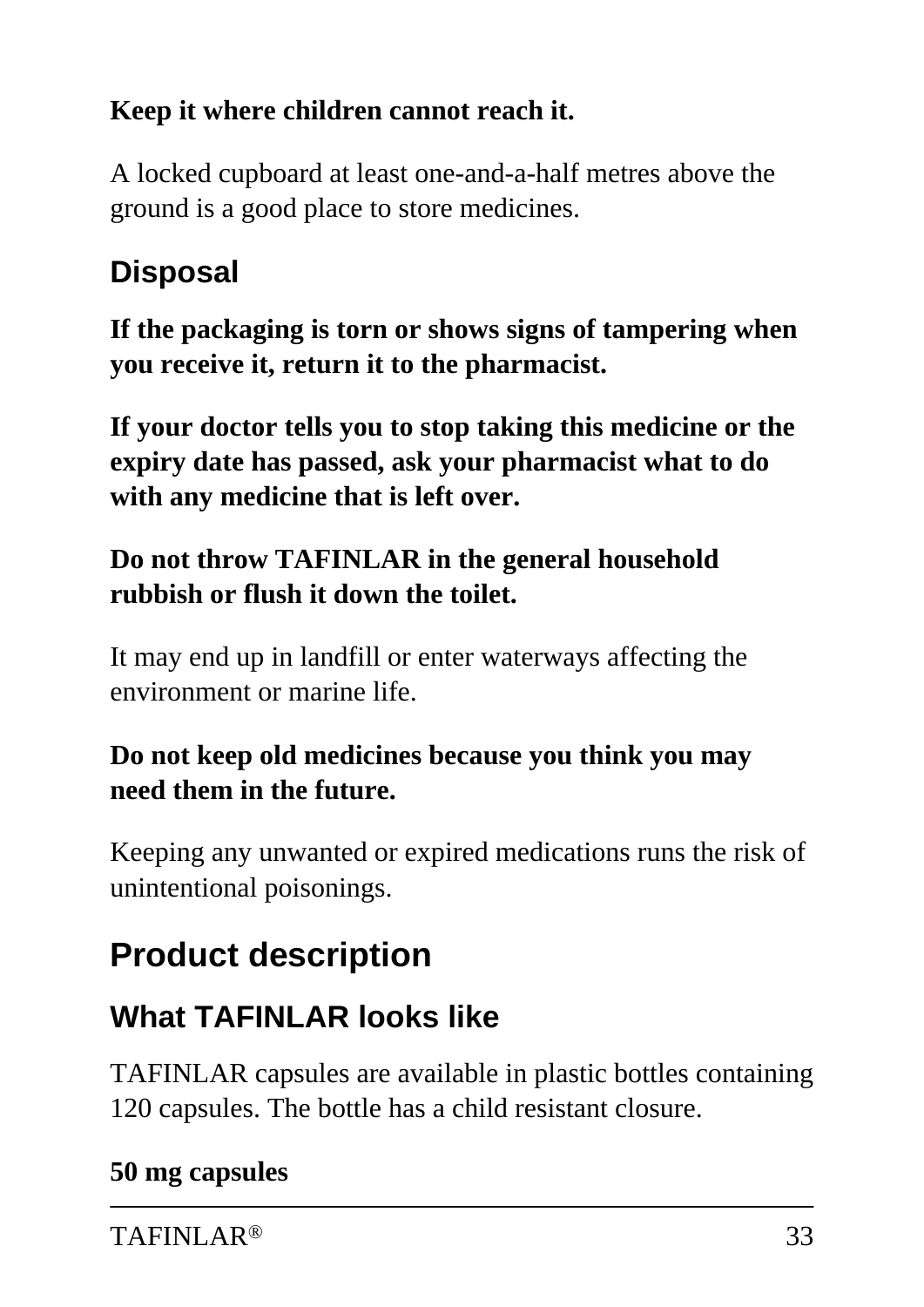TAFINLAR 50 mg capsules are opaque, hard capsules composed of a dark red body and dark red cap containing a white to slightly coloured solid. The capsule shells are printed with GS TEW and 50 mg.

### **75 mg capsules**

TAFINLAR 75 mg capsules are opaque, hard capsules composed of a dark pink body and dark pink cap containing a white to slightly coloured solid. The capsule shells are printed with GS LHF and 75 mg.

## **Ingredients**

Each capsule contains dabrafenib (as mesilate) as the active ingredient. Each capsule also contains the following excipients

- Cellulose microcrystalline (E460)
- Magnesium stearate (E572)
- Silica colloidal anhydrous
- Iron oxide red  $(E172)$
- Titanium dioxide (E171)
- Hypromellose (E464)
- Iron oxide black (E172)
- **Shellac**
- Butan-1-ol

TAFINLAR<sup>®</sup> 34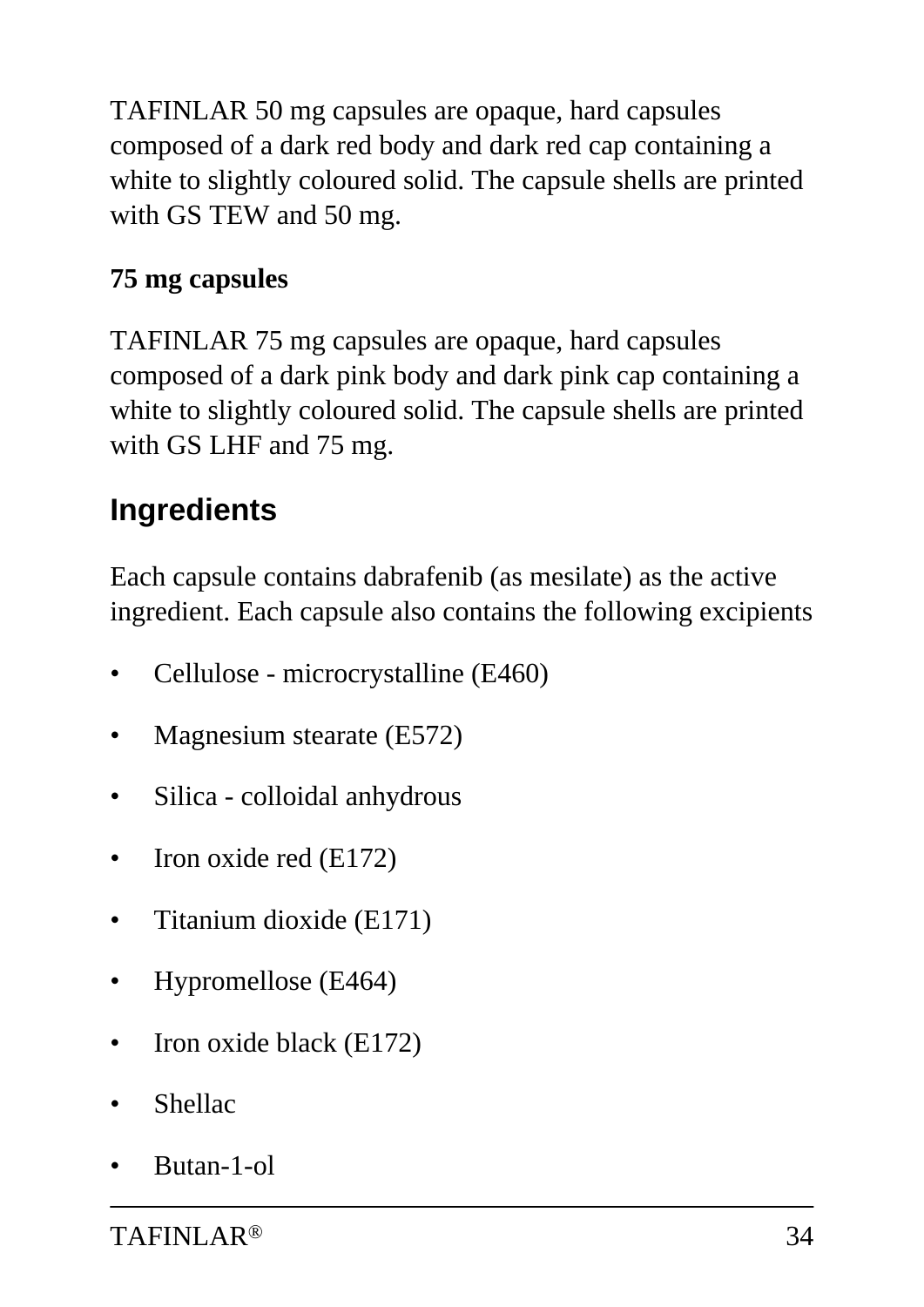- Isopropyl alcohol
- Propylene glycol (E1520)
- Ammonium hydroxide (E527)

This medicine does not contain lactose, sucrose, gluten, tartrazine or any other azo dyes.

# **Supplier**

TAFINLAR is supplied by:

#### **Novartis Pharmaceuticals Australia Pty Limited**

ABN 18 004 244 160

54 Waterloo Road, Macquarie Park NSW 2113 Australia

Telephone 1 800 671 203

www.novartis.com.au

® Registered Trademark

Australian Registration Numbers:

TAFINLAR 50 mg capsules: AUST R 200922

TAFINLAR 75 mg capsules: AUST R 200936